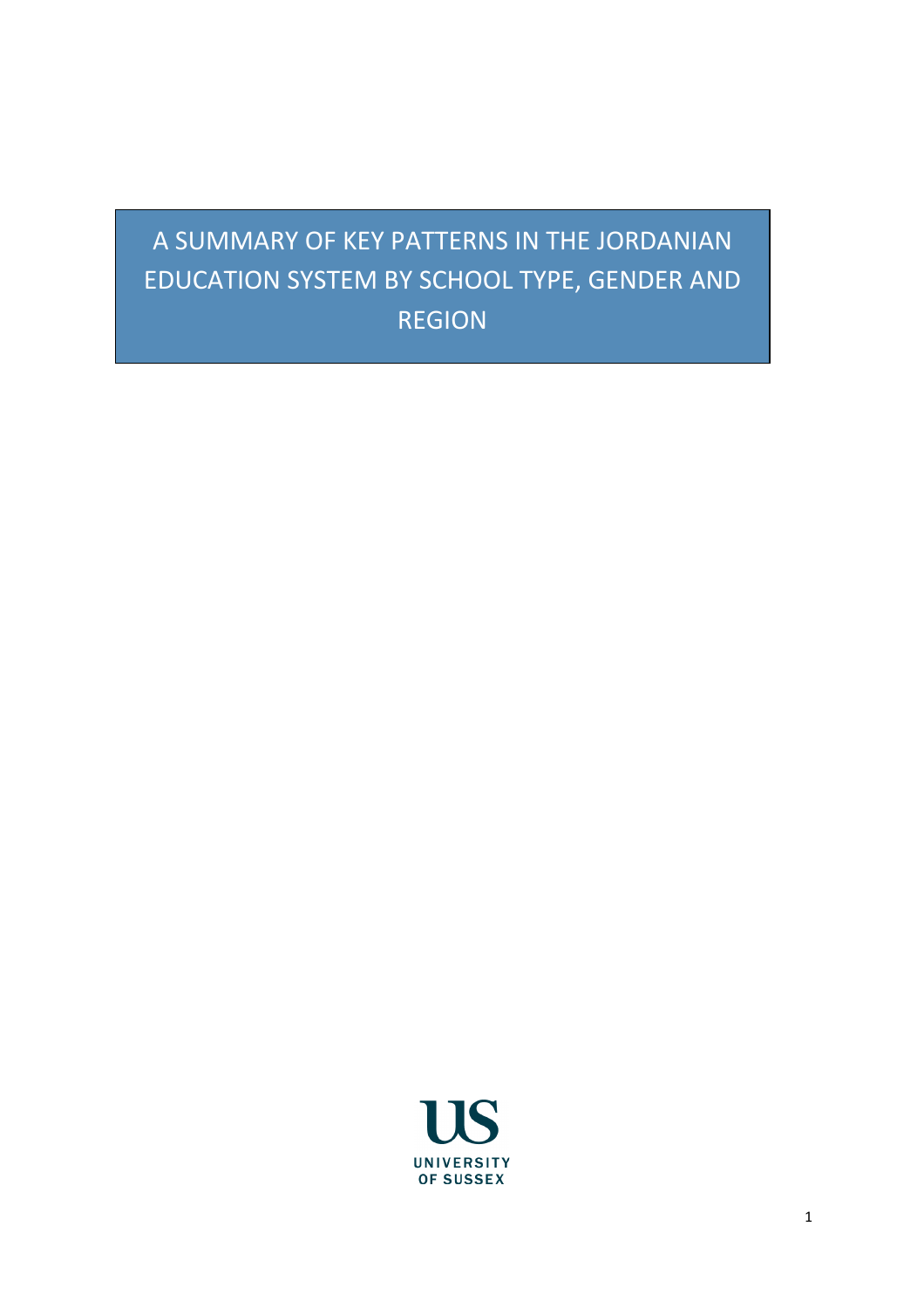A report by the University of Sussex as part of the research project '*Assessment of Education Strategies and Interventions Adopted in Jordan as a Response to the Syrian Crisis*'. This report was produced under the Evidence-Driven Results in learning (EDRiL) initiative, which is a partnership between the Government of Jordan's Ministry of Education (MoE), Queen Rania Foundation for Education (QRF), the UK Government (FCDO) and Global Affairs Canada. The overall aims of the study and research questions are set out below in Box 1. This is the first of a series of working paper for the research project. The report was written by Dr Marcos Delprato, Dr Linda Morrice and Saja Al-Nahi.

## **Four working papers have been produced as part of this project:**

Working paper one: Delprato, M. Morrice, L. and Al-Nahi, S. (2020) *A Summary of Key Patterns in the Jordanian Education System by School Type, Gender and Region.* Centre for International Education, University of Sussex, Brighton, UK.

Working paper two: Younes, M., and Morrice, L. (2019) *The Education of Syrian Refugees in Jordan: Issues of Access and Quality. A review of policies and initiatives (2012-2018)*. Centre for International Education, University of Sussex, UK.

Working paper three: Younes, M., and Morrice, L. (2019) *The Education of Syrian Refugees in Jordan: Summary of demand-side constraints and interventions*. Centre for International Education, University of Sussex, UK.

Working paper four: Salem, H. and Morrice, L. (2019) *A Review of Social Cohesion Initiatives and Challenges with a Focus on Jordan and Education*. Centre for International Education, University of Sussex, UK.

All project publications are available at: http://www.sussex.ac.uk/education/cie/projects/current

#### **To cite this report:**

Delprato, M. Morrice, L. and Al-Nahi, S. (2020) *A Summary of Key Patterns in the Jordanian Education System by School Type, Gender and Region.* Centre for International Education, University of Sussex, Brighton UK.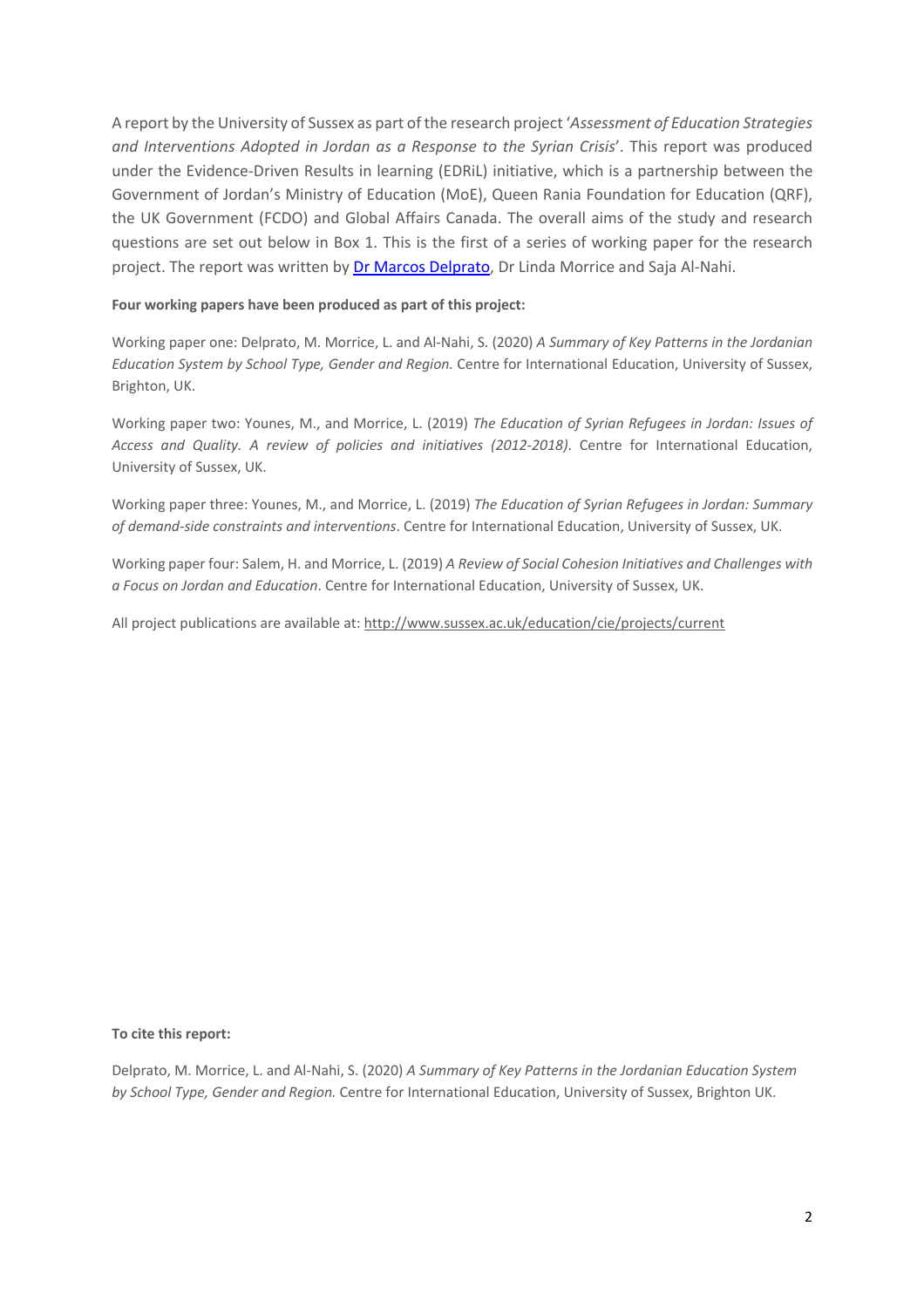## BOX 1. OVERALL AIM OF THE STUDY AND RESEARCH QUESTIONS

The aim of the study was to assess how educational interventions introduced in Jordan as a response to the Syrian crisis have been an effective way to ensure equitable access to quality formal and non-formal education for refugee children, and resulted in learning and social cohesion for all. This broad aim was broken down into the following research questions:

- 1. How do Jordanian and Syrian students' learning outcomes vary between camp settings, second shift schools and host community schools?
- 2. How are teachers and school leaders supported to provide access and equality and social cohesion for Syrian refugees?
- 3. What are the teaching and learning processes which effectively promote access, equality and social cohesion for Syrian refugees?
- 4. What formal and non-formal education and protection strategies are effective in building acceptance and improving social cohesion between refugee and host populations?

**Research question one** is addressed by working paper one, *A Summary of Key Patterns in the Jordanian Education System by School Type, Gender and Region.* The report drew on quantitative evidence from the Education Management Information System (EMIS) and the Early Grade Reading Assessment (EGRA) and Early Grade Maths Assessment EGMA) results (2016/2017), to summarise key patterns in the education system and assess learning across different types of MoE schools.

**Research questions two and three** were addressed by a number of working papers. Working paper two, *The Education of Syrian Refugees in Jordan: Issues of Access and Quality. A review of policies and initiatives,*  focused on issues of access and quality, and provided an overview of past and latest policies regarding the education of refugees in Jordan. Working paper three, *The Education of Syrian Refugees in Jordan: Summary of demand-side constraints and interventions*, provided a review of barriers and challenges Syrian families and their children face accessing formal education. A fourth working paper, *A Review of Social Cohesion Initiatives and Challenges with a Focus on Jordan and Education,* provided in-depth analysis of the range of Ministry of Education (MoE) initiatives to promote social cohesion. The report identified lack of data on assessment of social cohesion and effectiveness of initiatives as key challenges.

**Research questions 3 and four** were addressed by working paper four and the final report, *Learning and Social Cohesion in Schools in Jordan.* The empirical phase of the study assessed social cohesion across MoE school types and the effectiveness of interventions designed to promote cohesion.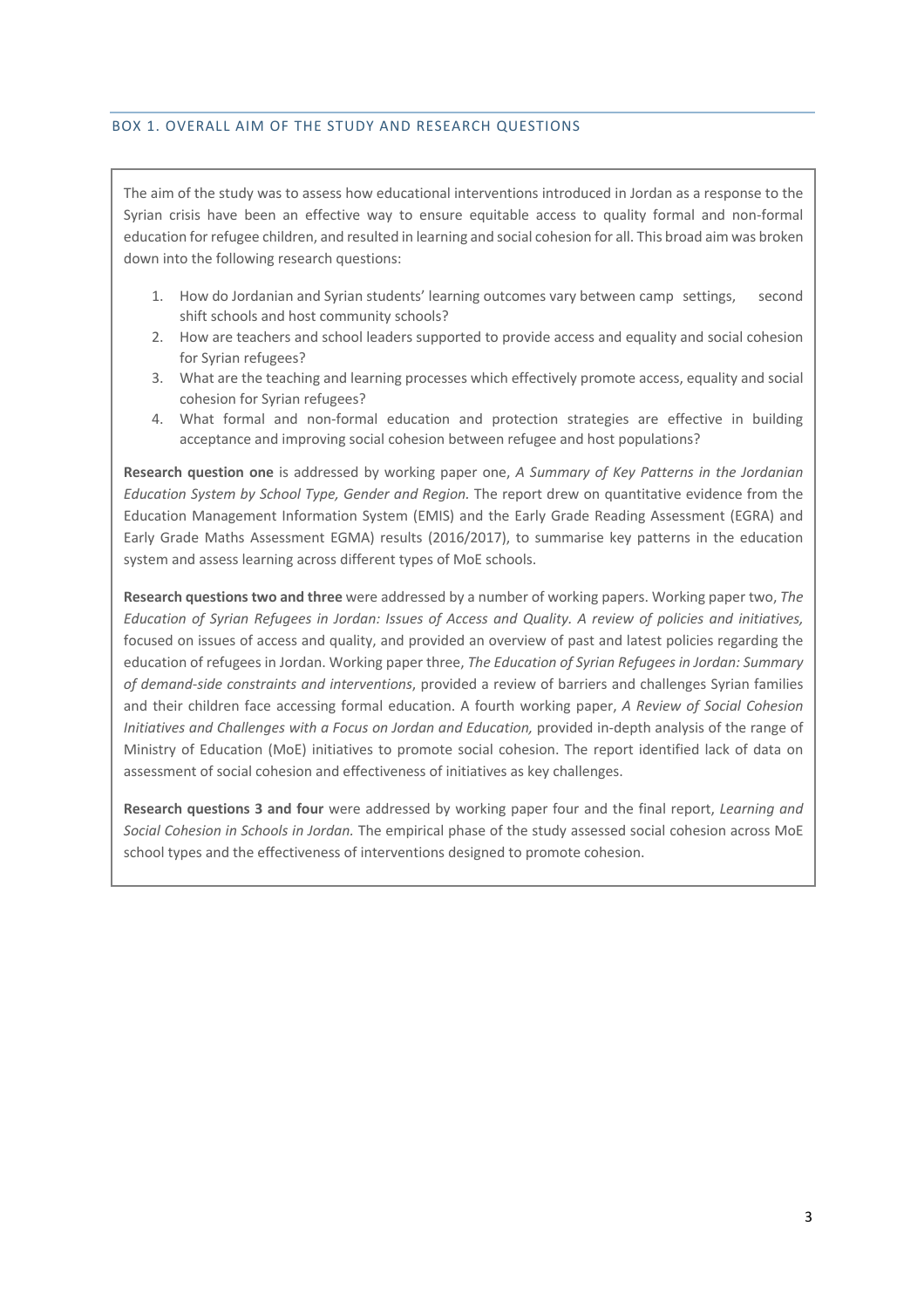# **CONTENTS**

| KEY FINDING 1: Students in second shift and camp schools miss out the most in early years education 6                                                                                                            |  |
|------------------------------------------------------------------------------------------------------------------------------------------------------------------------------------------------------------------|--|
| KEY FINDING 2: Mean Performance on the EGRA was lower than mean performance on the EGMA across                                                                                                                   |  |
|                                                                                                                                                                                                                  |  |
| KEY FINDING 4: Students in regular and host community schools report higher levels of engagement in                                                                                                              |  |
| KEY FINDING 5: EMIS data (2016-2017) show the average number of students in the higher grade levels<br>(grades 7-10) is lower at Syrian second shift and camp schools. It also indicates a pronounced absence of |  |
|                                                                                                                                                                                                                  |  |
|                                                                                                                                                                                                                  |  |
|                                                                                                                                                                                                                  |  |
|                                                                                                                                                                                                                  |  |
|                                                                                                                                                                                                                  |  |
|                                                                                                                                                                                                                  |  |
|                                                                                                                                                                                                                  |  |
|                                                                                                                                                                                                                  |  |
| Section 2: Analysis of Early Grade Reading (EGRA) and Early Grade Mathematics Assessment (EGMA) 18                                                                                                               |  |
|                                                                                                                                                                                                                  |  |
|                                                                                                                                                                                                                  |  |
|                                                                                                                                                                                                                  |  |
|                                                                                                                                                                                                                  |  |
|                                                                                                                                                                                                                  |  |
|                                                                                                                                                                                                                  |  |
|                                                                                                                                                                                                                  |  |
|                                                                                                                                                                                                                  |  |
|                                                                                                                                                                                                                  |  |
|                                                                                                                                                                                                                  |  |
|                                                                                                                                                                                                                  |  |
|                                                                                                                                                                                                                  |  |
|                                                                                                                                                                                                                  |  |
|                                                                                                                                                                                                                  |  |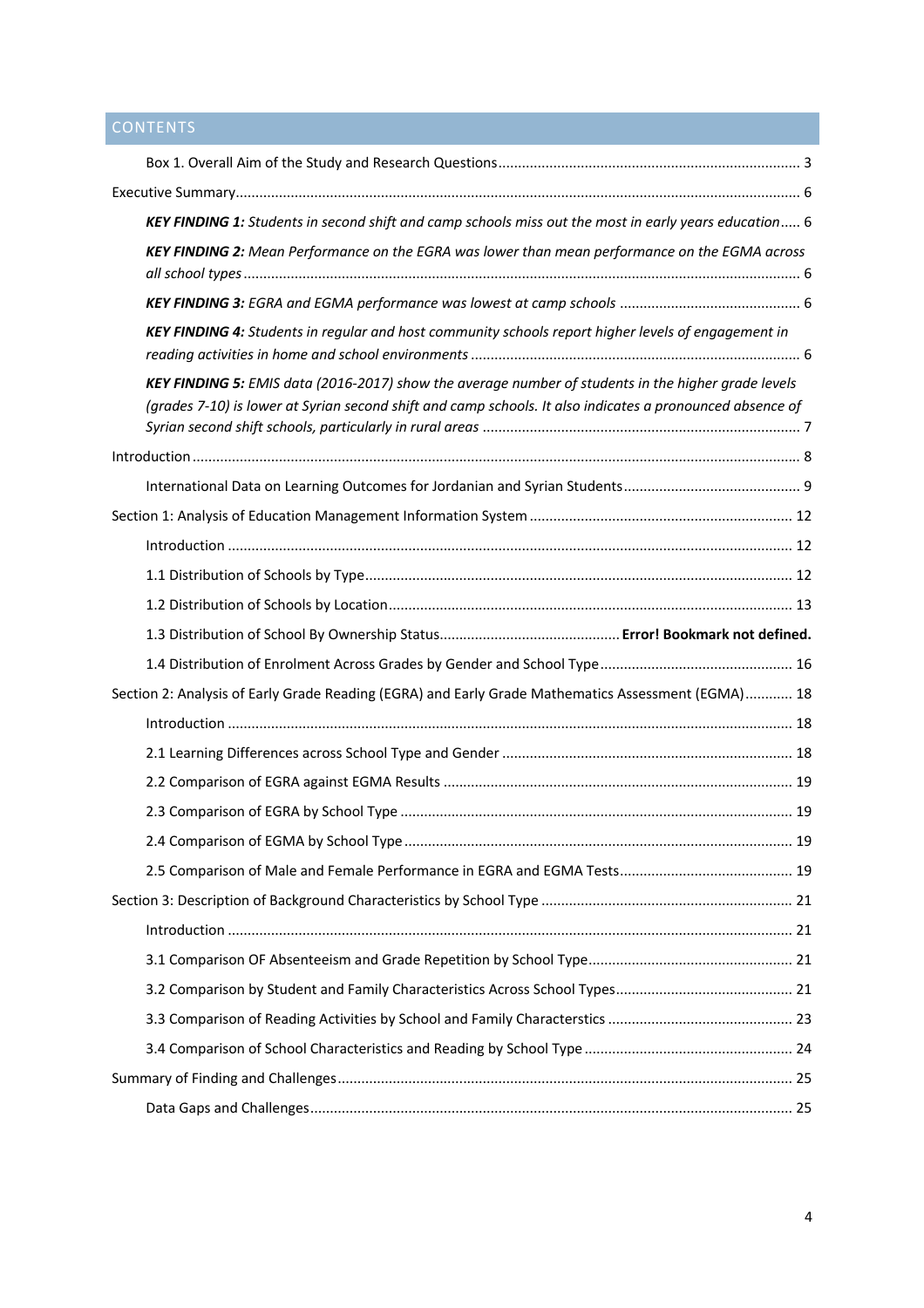# **Figures and Tables**

| Figure 8. Percentage of students who reported receiving support with reading and homework (from someone   |  |
|-----------------------------------------------------------------------------------------------------------|--|
| Figure 9: Percentage of students who reported carrying out these activities at school, by school type  24 |  |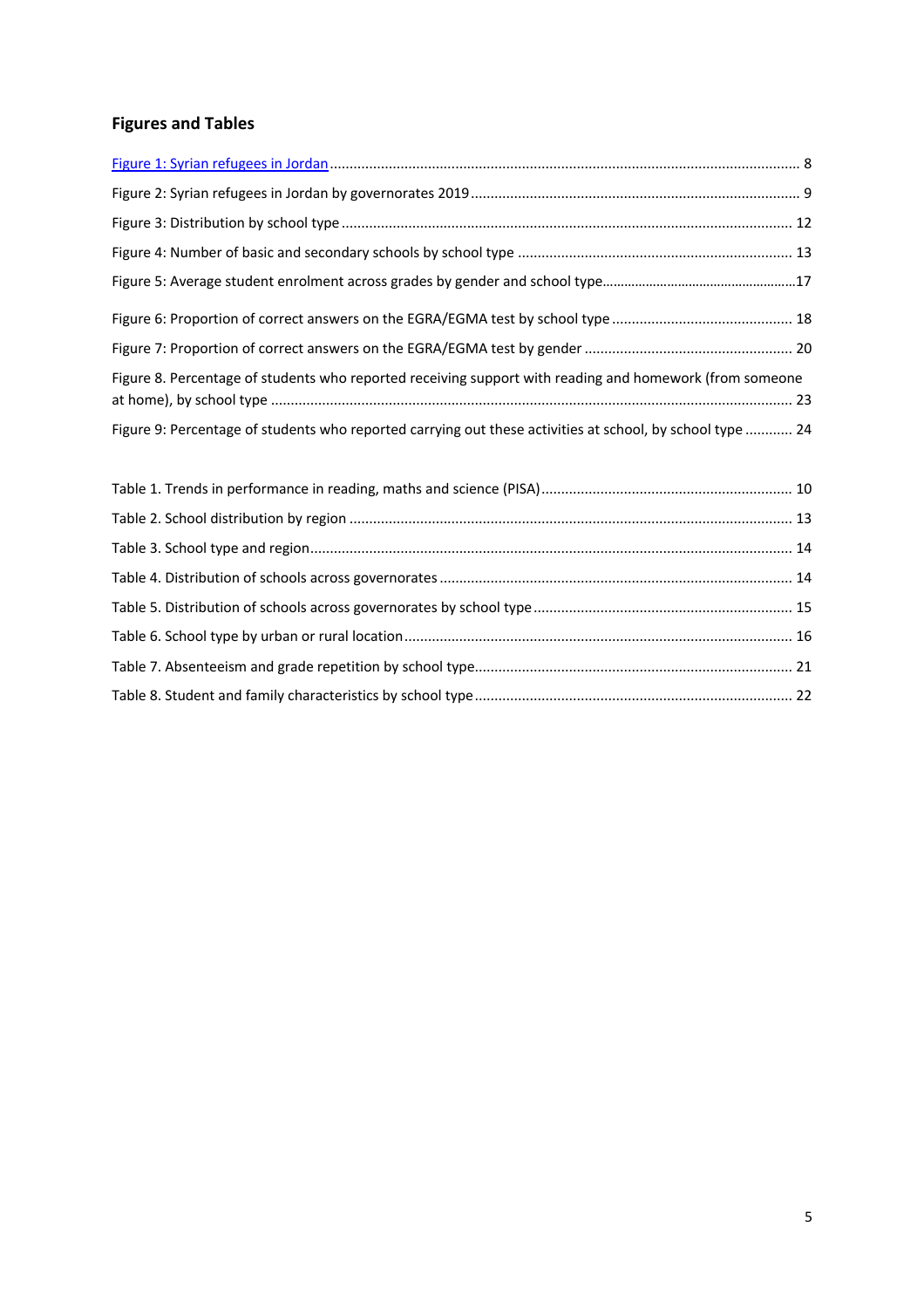# EXECUTIVE SUMMARY

**Overview:** This report is concerned with Ministry of Education (MoE) run public schools. Drawing on quantitative evidence from the EMIS (2016/2017) and EGRA/EGMA (2017/2018) the report highlights findings across test performance and student resources in their home and school environments.

# *KEY FINDING 1: STUDENTS IN SECOND SHIFT AND CAMP SCHOOLS MISS OUT THE MOST IN EARLY YEARS EDUCATION*

Data on family and student characteristics indicate that students in camp and second shift schools faced disadvantages in the early years when compared students at regular and host community schools. Critically, students in regular and host community schools were more likely to have reported attending preschool prior to schooling at the basic level (grades 1-10), at a rate of 86% and 68% respectively. In contrast, the rate of reported preschool attendance at second shift Syrian schools and camp schools was 31% and 43%, respectively. Additionally, on average students in regular and host community schools reported starting basic school at a younger age than those in second shift and camp schools, and had lower rates of repetition and absenteeism.

# *KEY FINDING 2: MEAN PERFORMANCE ON THE EGRA WAS LOWER THAN MEAN PERFORMANCE ON THE EGMA ACROSS ALL SCHOOL TYPES*

Data from the Early Grade Assessments in Math and Reading (EGRA/EGMA- 2017/2018) indicate that at all school types, students achieved lower percentages of correct answers on the EGRA than they achieved on the EGMA. The mean percentage of correct answers on the EGRA ranged from 19% to 41% across all school types, while mean percentage of correct answers on the EGMA ranged from 61% to 67%. This gap between performance on reading and math was narrowest at host community schools (26%), followed by regular schools (27%). Second shift and camp schools had the greatest gap, at 37% and 42% respectively. The gender gap on the EGRA was greatest at host community schools, with boys scoring 9 percentage points fewer than girls. Across all other school types, females achieved average scores 1 to 4 percentage points greater than boys.

## *KEY FINDING 3: EGRA AND EGMA PERFORMANCE WAS LOWEST AT CAMP SCHOOLS*

Students at camp schools had the lowest average scores across all school types on both the EGRA and EGMA. A comparison of data between school types showed that students at host community schools scored the best on the EGRA test, followed by students at regular schools, which scored 2 fewer percentage points. The lowest performance was observed at camp schools, where students scored 10 percentage points fewer than students at second shift schools, and 20 to 22 percentage points fewer than students in regular and host community schools. The same trend holds for performance on the EGMA, with students at camp schools scoring 5 to 6 percentage points fewer than other school types. Compounding this, girls in camp schools scored 18 percentage points fewer than boys on the EGMA. The differences in scores by gender across all other school types were marginal for the EGMA and in line with data from the 2018 PISA results.

# *KEY FINDING 4: STUDENTS IN REGULAR AND HOST COMMUNITY SCHOOLS REPORTED HIGHER LEVELS OF ENGAGEMENT IN READING ACTIVITIES IN HOME AND SCHOOL ENVIRONMENTS*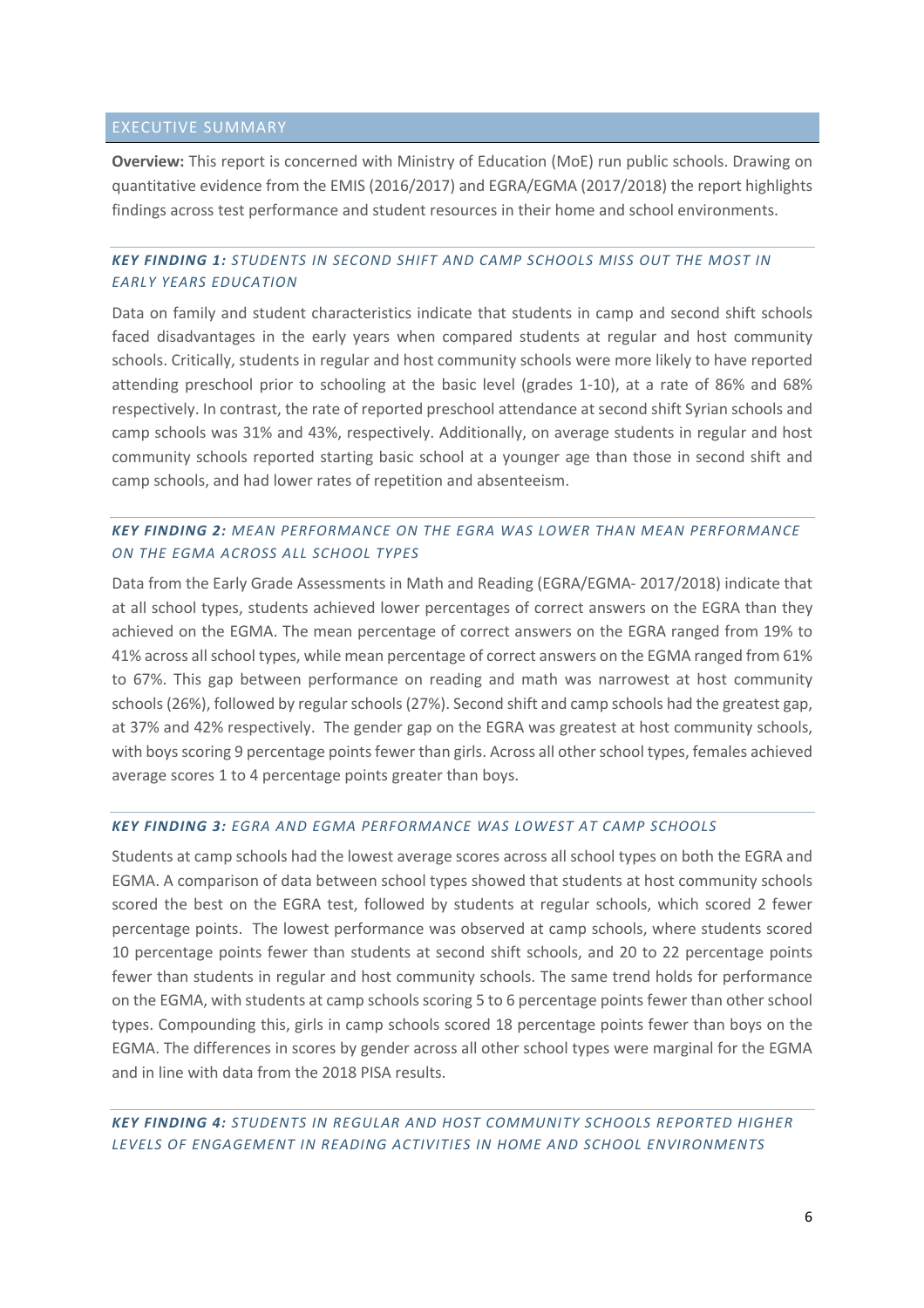While family inputs related to children learning (identified through parental literacy levels and help with homework) were strong across the board, there were lower levels of family support reported for activities related to reading in camp schools. Students in regular, host community and Syrian second schools were more likely to report that someone in their home read to them, when compared to students in camp schools. In addition to this, students in camp and second shift schools were also less likely than students in regular and host community schools to report reading at school or borrowing books from the library.

# *KEY FINDING 5: EMIS DATA SHOWED THE AVERAGE NUMBER OF STUDENTS IN THE HIGHER GRADE LEVELS (GRADES 7-10) IS LOWER AT SYRIAN SECOND SHIFT AND CAMP SCHOOLS. IT ALSO INDICATES A PRONOUNCED ABSENCE OF SYRIAN SECOND SHIFT SCHOOLS, PARTICULARLY IN RURAL AREAS*

Education Management Information Systems (EMIS) data (2016/2017) showed the average number of students in the higher grade levels (grades 7-10) is lower at Syrian second shift and camp schools. While this data is cross-sectional and no inferences on enrolment can be drawn, further research is essential to explore whether a lower number of students in camp and second shift secondary schools indicates higher levels of drop out. EMIS data also indicate a pronounced absence of Syrian second shift schools at secondary level when compared to basic level, particularly in rural areas.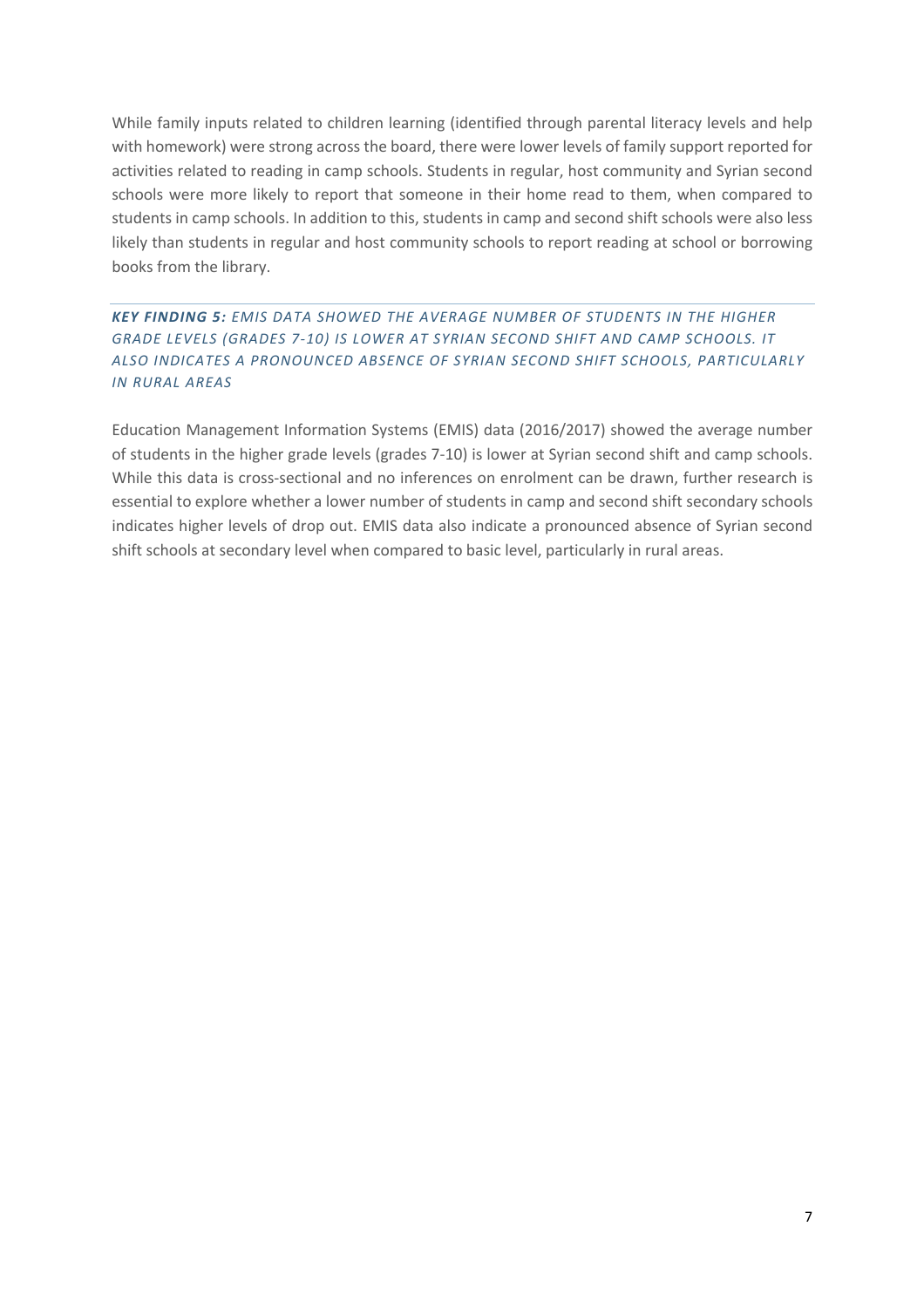# INTRODUCTION

According to the 2015 Jordanian national census, Syrians represented 13.2% of Jordanian's overall population<sup>1</sup>. Figure 1 depicts the number of Syrians with United Nations High Commissioner for Refugees (UNHCR) registered refugee status in Jordan and is taken from the UNHCR data portal. The graph highlights the large influx that took place in 2013 and how numbers have remained relatively stable between 2014-2019.



#### Figure 1: Total number of registered Syrian refugees in Jordan over time<sup>2</sup>

There were 672,578 UNHCR registered Syrian refugees in Jordan. 79% of those registered refugees (516,000) are living in rural and urban communities outside of refugee camps. The remaining 21% are settled in camps, either in Za'atari, Azraq or Emirati Jordanian Camp (EJC). Figure 2 represents the most recent (2019) UNHCR data on the registered Syrian refugee population in Jordan showing the highest concentration of refugees in central and northern governorates.

Figure 2: UNHCR-registered Syrian refugees in Jordan, by governorate in 2019

<sup>1</sup> Younes and Morrice (2019) *The Education of Syrian Refugees in Jordan: Issues of Access and Quality. A review of policies and initiatives.* 

<sup>2</sup> Figure adapted from UNHCR Operational Portal Syrian Response. Retrieved from https://data2.unhcr.org/en/situations/syria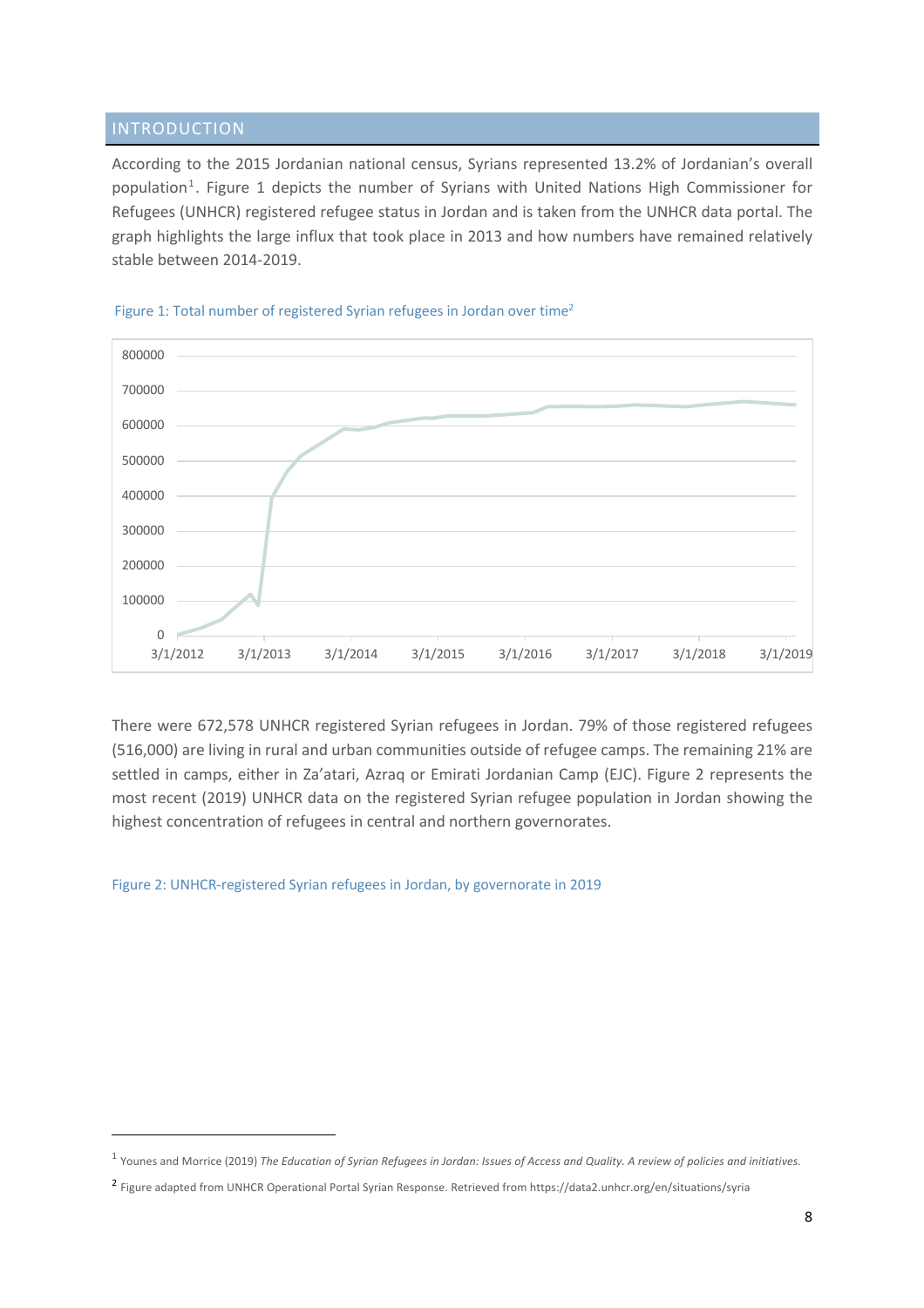

In 2019, over one-third of the Syrian refugee population in Jordan was of school-age. UNHCR data indicates an uneven distribution across the age ranges, with almost 45% of Syrians aged between 5 and 11, and just under 28% aged between 12 and  $18<sup>3</sup>$ . Syrian refugee students have been integrated into regular schools, as well as to camp and second shift schools created to absorb the numbers of Syrian refugees in Jordan.

# DISTRIBUTION OF MINISTRY OF EDUCATION RUN SCHOOLS IN JORDAN

Education Management Information Systems (EMIS) data showed that camp schools were in the northern governorate of Mafraq and the central governorate of Zarqa. Second shift and host community schools were near evenly distributed between the northern and central regions and were more likely to be concentrated in urban areas. EMIS data indicated that the northern and central governorates of Al Mafraq, Amman, Irbid and Zarqa had the highest number of host community and second shift Syrian schools, both at basic and secondary levels. This data suggests that schools are distributed in areas where the majority of the registered Syrian refugee population in Jordan are located (Figure 2).

# INTERNATIONAL DATA ON LEARNING OUTCOMES FOR JORDANIAN AND SYRIAN STUDENTS

<sup>3</sup> UNHCR Portal. Syrian response. Retrieved: https://data2.unhcr.org/en/situations/syria/location/36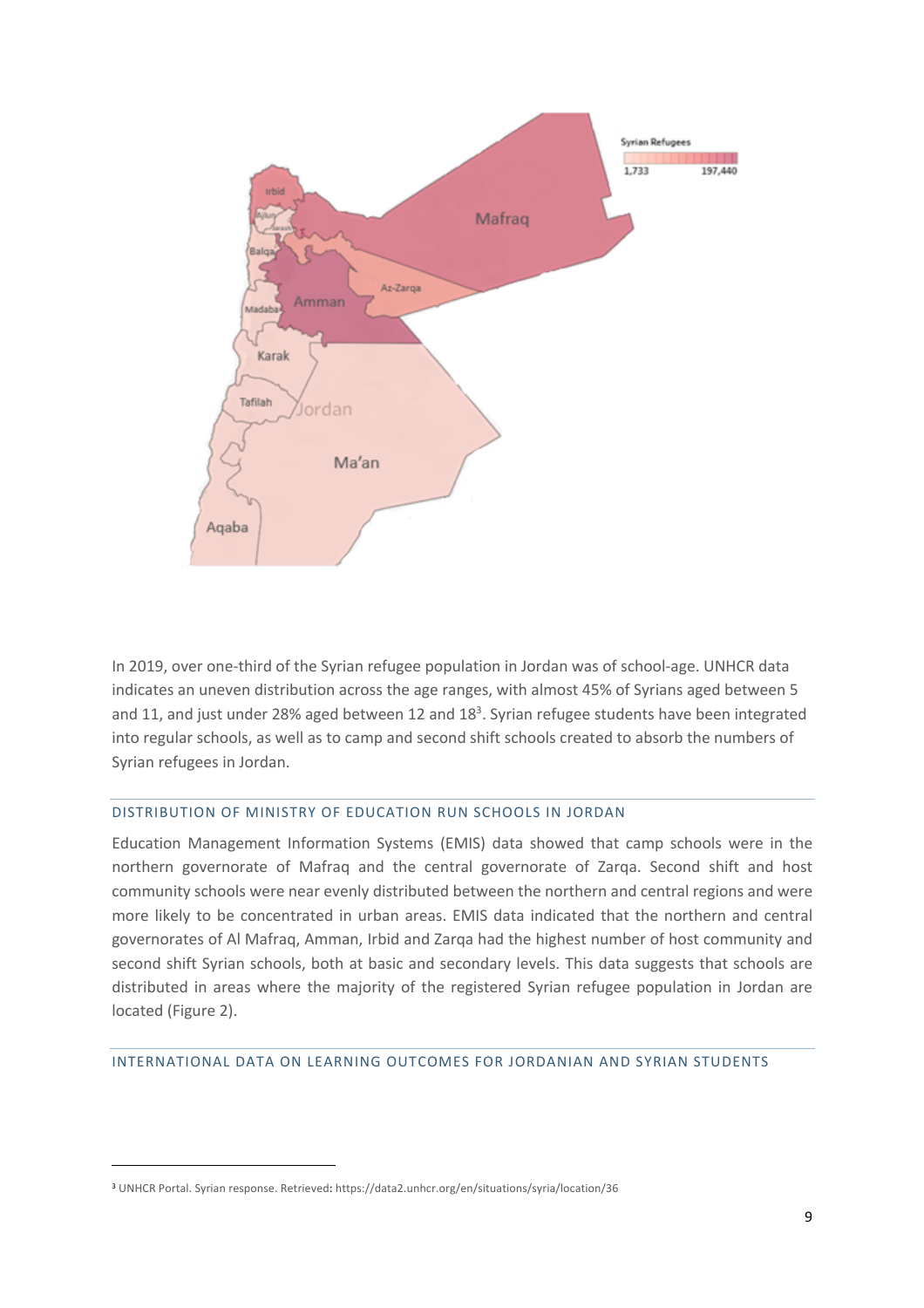Results from the Programme for International Student Assessment  $(PISA)^4$  from 2018 indicate that mean performance in reading, maths and science has continued to improve since 2012, and that the gap with the OECD average performance has reduced (Table 1). This is despite the Syrian refugee crisis in Jordan.



Notes:\*indicates mean-performance estimates that are statistically significantly above or below PISA 2018 estimates for Jordan. The blue line indicates the average mean performance across OECD countries with valid data in all PISA assessments. The red dotted line indicates mean performance in Jordan. The black line represents a trend line for Jordan (line of best fit)<sup>5</sup>.

In line with all countries and economies which participated in PISA 2018, females in Jordan outperformed boys in reading (by 51 score points compared to OECD's average of a 30 score point difference between genders), and science (by 29 score points compared to OECD average of just two score points). In Jordan females scored similar to boys in maths (across OECD countries boys outperformed females by five score points).

The PISA data show that 12% of students in 2018 had an immigrant background, however, this is not broken down by nationality, and it is therefore not possible to compare the performance between Syrian and Jordanian students. The enrolment of 15-year-olds in grade 7 and above, and represented by the PISA samples, has remained close to the levels in 2012, whereas the overall population of 15 year-olds in Jordan has increased by more than 25% over the same period, largely as a result of the

<sup>&</sup>lt;sup>4</sup> Programme for International Student Assessment 2018 is a triennial survey of 15-year-old students that assesses the extent to which they have acquired the key knowledge and skills essential for full participation in society. Data presented has been retrieved from: https://www.oecd.org/pisa/publications/PISA2018\_CN\_JOR.pdf

<sup>5</sup> Source: https://www.oecd.org/pisa/publications/PISA2018\_CN\_JOR.pdf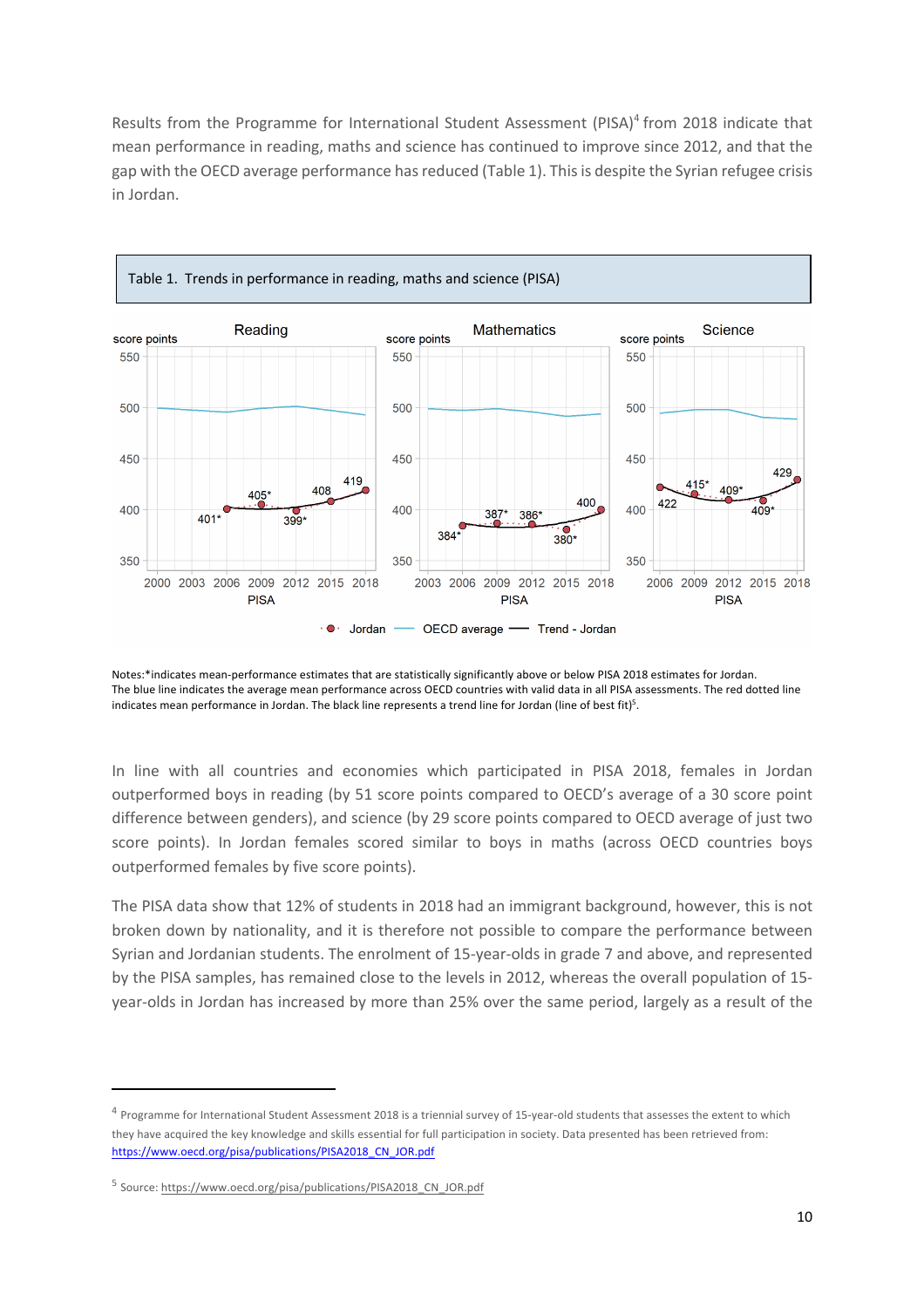influx of Syrian refugees. The stable enrolment rate during this period indicates that high numbers of refugee children may not be enrolled in grade 7, and may not be captured by the PISA survey.

## THIS REPORT

This report is concerned with Ministry of Education (MoE) run public schools. It summarises key patterns in the education system and assesses learning across different types of MoE schools based on available data. The report is in two parts; part one draws on the EMIS<sup>6</sup> dataset to explore the distribution of schools in Jordan by type, location and level (basic or secondary), and school ownership. It also looks at enrolment across grades by student gender and school type. The second part of the report provides an analysis of the EGRA<sup>7</sup> and EGMA<sup>8</sup> learning data for a sub-set of 239 MoE schools. The merging of the EMIS and EGRA/EGMA datasets allowed a comparison between learning outcomes in grades 2 and 3. Section two provides a description of the learning outcomes in Arabic language and maths across school types and by gender. Section three of the report provides a comparison of student and family characteristics in different school types. The final section of the report provides a summary of the findings and challenges which includes identifying the gaps in the data. The largest gap is the lack of data on non-formal schools. Data useful for the next phase of the project is highlighted, along with information which would enable a strengthening of the analyses.

<sup>6</sup> Education Management Information System (2016/2017)

<sup>7</sup> Early Grade Reading Assessment (2017/2018)

<sup>8</sup> Early Grade Mathematics Assessment (2017/2018)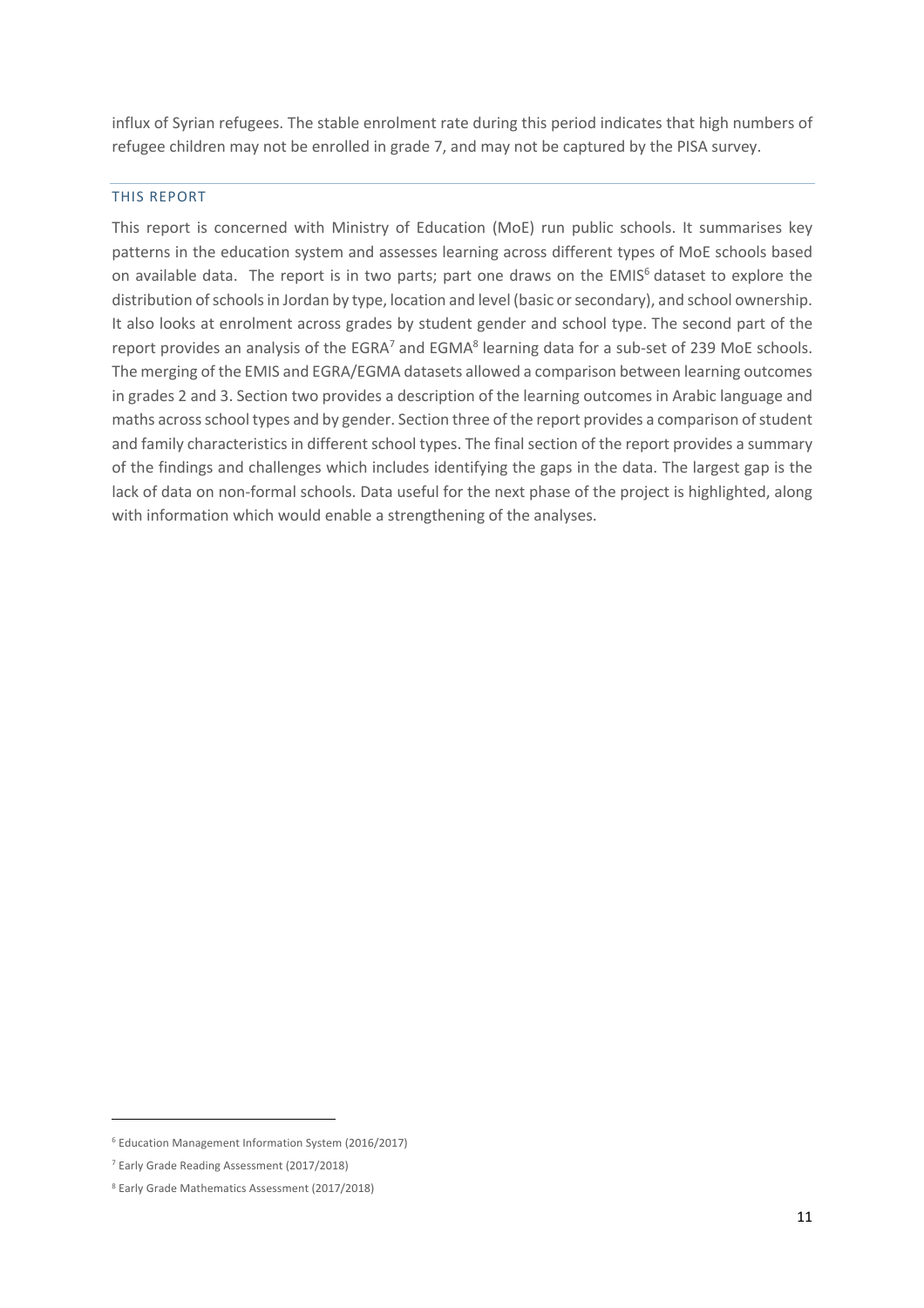## INTRODUCTION

There is a total of 3,792 basic and secondary schools under the authority of the Ministry of Education (MoE) in Jordan. Data has been analysed using the following classification of school type:

- Regular schools: majority Jordanian students with less than 10% Syrian students
- Host community schools: mostly Jordanian students with between 10-50% Syrian students
- Second shift Syrian schools in the host community: Majority Syrian students
- Camp schools: Syrian students in Azraq and Zaatari camps

# 1.1 DISTRIBUTION OF SCHOOLS BY TYPE

Figure 3 shows the distribution of schools by type. Almost nine out of ten schools (86.7% or 3,289 schools) were categorised as regular. Of the remaining schools, around 7% or 262 schools were host community schools. Of the schools where the majority population of students were Syrians, second shift types were the largest group (5.2% or 197 schools), whereas there were 45 camp schools (16 in Azraq and 29 in Zaatari).



## Figure 3: Distribution of MoE schools by school type

Data were disaggregated by level of schooling served; basic level (schools that serve up to grade 10) and secondary level (schools that serve up to grades 11 or 12). The supply of secondary schools was highest for regular schools; where secondary schools made up 33% of regular MoE schools (Figure 4). Azraq and Zaatari camp schools had a larger proportion of secondary schools when compared to Syrian second shift and host community schools, with secondary schools making up 21% of Zaatari camp schools and 31% of Azraq schools. Host community and second shift schools had the lowest supply of secondary schools with 15% and 13% respectively. Additionally, a comparison of the number of basic and secondary schools across the two camps showed that there was more provision of basic education in the Zaatari camp than in the Azraq camp. This reflects the larger overall population in Za'atari (76,354) compared to Azraq (40,403). Interestingly, the number of secondary schools was similar in each camp. As such, Zaatari schools had a much higher mean number of students per school (905 students) compared to Azraq (532 students).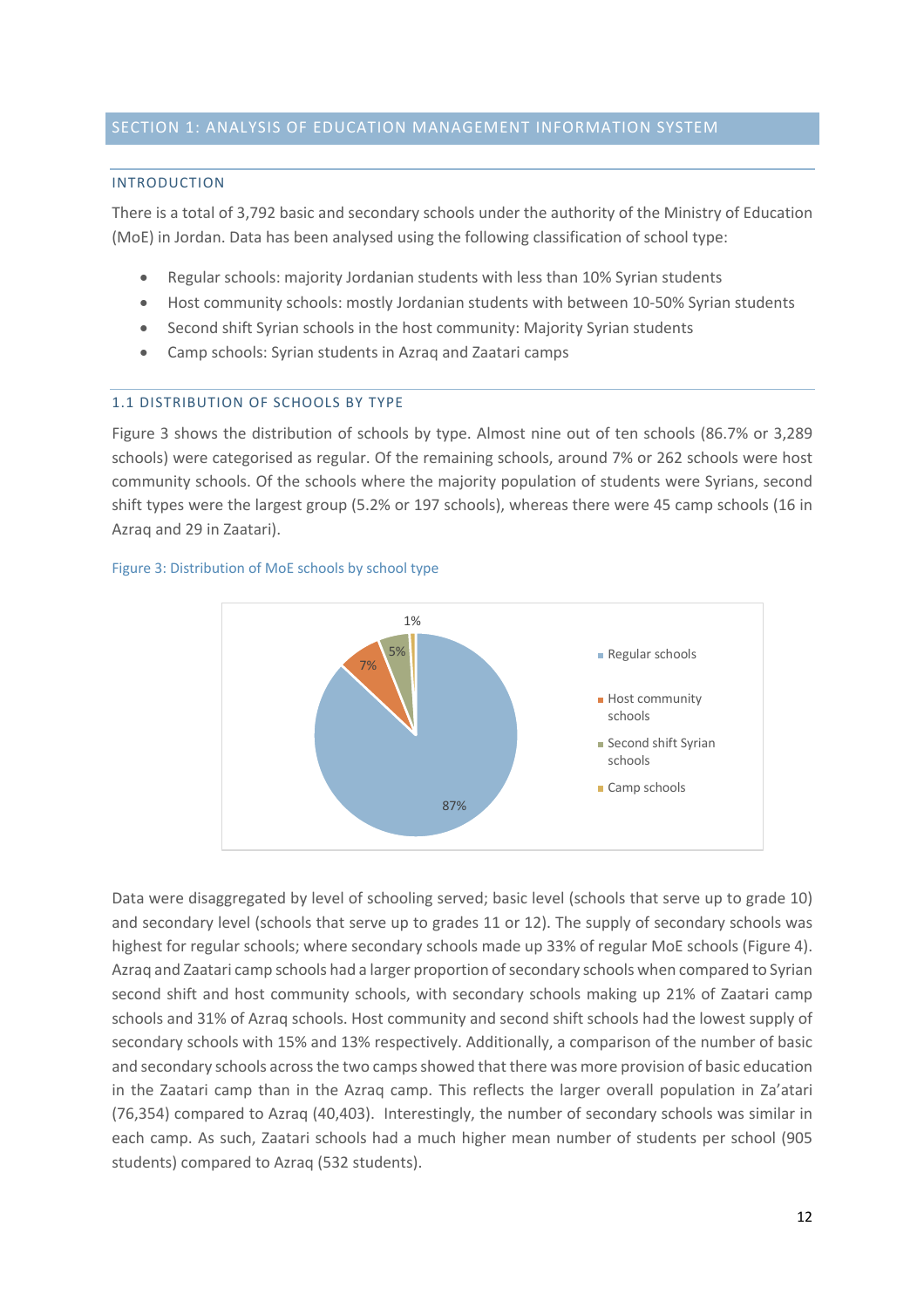Figure 4: Number of basic and secondary schools by school type



The focus on expansion of school places to accommodate Syrian students has been on basic, but not secondary school<sup>9</sup>. This is expected as secondary education is not mandatory in Jordan, hence resources would have been allocated to increase access for students into mandatory education at the basic education level. However, the limited supply of secondary schools for Syrian students may indicate reduced supply of school places. This may lead to fewer options for Syrian students, which may consequently result in greater distance between home and school. Transportation costs and distance of secondary schools from student home is cited as a reason for dropout among Syrian  $students^{10}$ .

# 1.2 DISTRIBUTION OF SCHOOLS BY LOCATION

Reflecting the higher population density in central and northern Jordan, most schools were in the central region (around 42%) and in the northern region (40%), and approximately only 18% in the southern region (Table 2).

| Table 2. School distribution by region |              |           |       |      |  |  |
|----------------------------------------|--------------|-----------|-------|------|--|--|
| Region                                 | <b>Basic</b> | Secondary | Total | $\%$ |  |  |
| Central                                | 1,075        | 511       | 1,586 | 42%  |  |  |

<sup>&</sup>lt;sup>9</sup> The World Bank (2020) Additional Financing - Jordan Education Reform Support Program-for-Results (P173091). Programme Information Documents. June 2020. Retrieved from: http://documents.worldbank.org/curated/en/658371591596610166/pdf/Appraisal-Stage-Program-Information-Document-PID-Additional-Financing-Jordan-Education-Reform-Support-Program-for-Results-P173091.pdf  $10$  World Bank (2017) International Bank for reconstruction and development programme appraisal document on a proposed loan in the amount of US \$200 million to the Hashemite Kingdom of Jordan for an education reform support programme- for-results. Retrieved from: http://documents.worldbank.org/curated/en/731311512702123714/pdf/Jordan-Educ-Reform-121282-JO-PAD-11142017.pdf. UNICEF (2018) My Needs, our Future: Baseline Study Report for Hajati Cash Transfer: (March 2018).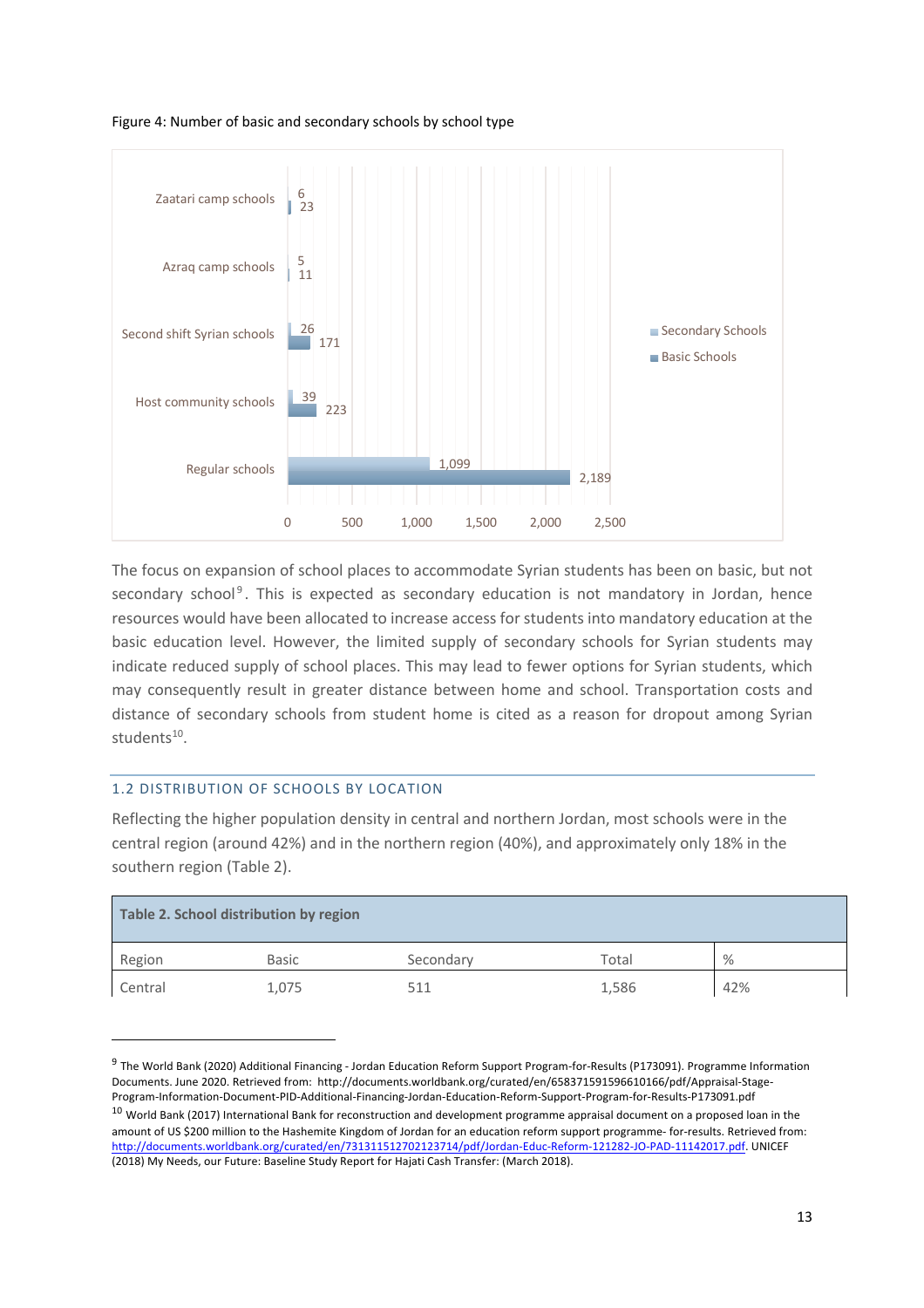| $\%$  | 67.78 | 32.22 |       |     |
|-------|-------|-------|-------|-----|
| North | 1,052 | 473   | 1,525 | 40% |
| $\%$  | 68.98 | 31.02 |       |     |
| South | 490   | 191   | 681   | 18% |
| $\%$  | 71.95 | 28.05 |       |     |

The camp schools were located in the northern governorate of Mafraq (Zaatari camp) and the central governorate of Zarqa (Azraq camp). Similarly, 55% of second shift schools and 50% of host community schools were in the northern region. Just 2.5% of second shift and 11% of host community schools were in the South of Jordan (Table 3).

| Table 3. School type and region |         |          |       |
|---------------------------------|---------|----------|-------|
| School type                     | Central | North    | South |
| Regular schools                 | 1,385   | 1,256    | 647   |
| Host community schools          | 102     | 131      | 29    |
| Second shift Syrian schools     | 83      | 109      | 5     |
| Azrag camp schools              | 16      | $\Omega$ | O     |
| Zaatari camp schools            | Ω       | 29       |       |

The largest proportion of schools in Jordan was in Amman, Irbid, Al Maqraf and Zarqa, the governorates with the highest populations<sup>11</sup>. At both the basic and secondary level, approximately 20% of schools were in Amman, and 10% in Zarqa. The supply between basic and secondary (measured by number of schools) does not change much between basic and secondary across governorates (Table 4).

| Table 4. Distribution of schools across governorates, in relation to total population in that governorate |                          |       |           |       |         |             |         |  |
|-----------------------------------------------------------------------------------------------------------|--------------------------|-------|-----------|-------|---------|-------------|---------|--|
| Governorate                                                                                               | population <sup>12</sup> | basic | secondary | total | basic % | secondary % | total % |  |
| Ajloun                                                                                                    | 176,080                  | 78    | 47        | 125   | 2.98    | 4           | 3.3     |  |
| Al Mafrag                                                                                                 | 549,948                  | 370   | 148       | 518   | 14.14   | 12.6        | 13.66   |  |
| Al Tafilah                                                                                                | 96.291                   | 93    | 29        | 122   | 3.55    | 2.47        | 3.22    |  |
| Amman                                                                                                     | 4,007,526                | 543   | 278       | 821   | 20.75   | 23.66       | 21.65   |  |
| Aqaba                                                                                                     | 188,160                  | 42    | 28        | 70    | 1.6     | 2.38        | 1.85    |  |
| Balgaa                                                                                                    | 491,709                  | 160   | 94        | 254   | 6.11    | 8           | 6.7     |  |
| Irbid                                                                                                     | 1,770,158                | 479   | 225       | 704   | 18.3    | 19.15       | 18.57   |  |
| Jerash                                                                                                    | 237,059                  | 125   | 53        | 178   | 4.78    | 4.51        | 4.69    |  |
| Karak                                                                                                     | 316,629                  | 206   | 92        | 298   | 7.87    | 7.83        | 7.86    |  |

<sup>11</sup> Based on 2015 census. Source Department of statistics, Jordan. https://www.citypopulation.de/en/jordan/admin/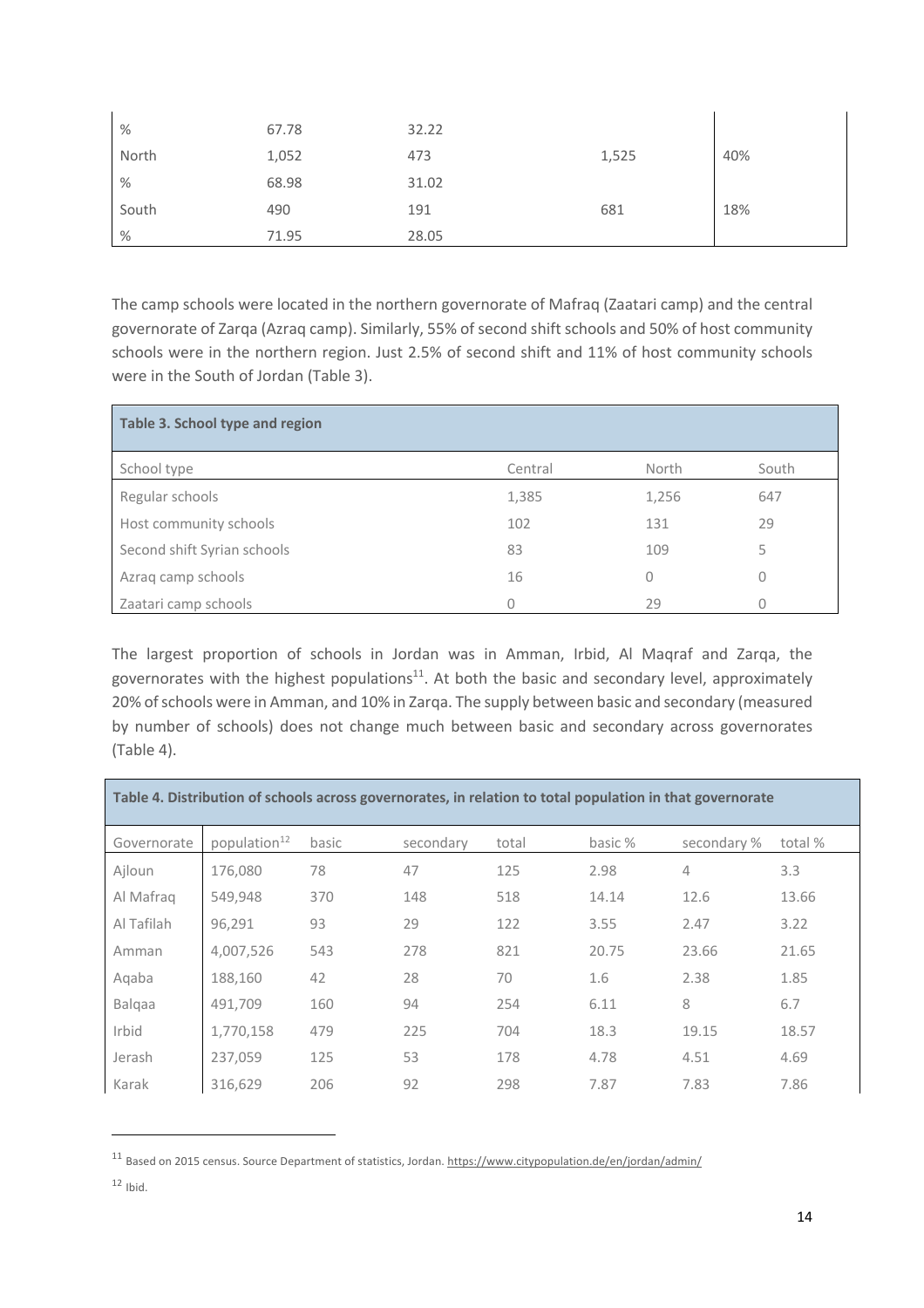| Maan   | 144,082   | 149   | 42    | 191   | 5.69  | 3.57 | 5.04  |
|--------|-----------|-------|-------|-------|-------|------|-------|
| Madaba | 189,192   | 93    | 38    | 131   | 3.55  | 3.23 | 3.45  |
| Zarqa  | 1,364,878 | 279   | 101   | 380   | 10.66 | 8.6  | 10.02 |
|        |           |       |       |       |       |      |       |
| Total  | 9,531,712 | 2,617 | 1,175 | 3,792 | 100   | 100  | 100   |

The northern and central governorates of Al Mafraq, Amman, Irbid and Zarqa have the highest number of host community and second shift Syrian schools, both at basic and secondary level (Table 5).

| Table 5. Distribution of schools across governorates by school type |           |                    |                              |                                |                       |                            |  |
|---------------------------------------------------------------------|-----------|--------------------|------------------------------|--------------------------------|-----------------------|----------------------------|--|
| Governorate                                                         |           | Regular<br>schools | Host<br>community<br>schools | Second shift Syrian<br>schools | Azraq camp<br>schools | Zaatari<br>camp<br>schools |  |
| Ajloun                                                              | total     | 114                | 8                            | 3                              | $\pmb{0}$             | $\pmb{0}$                  |  |
|                                                                     | basic     | 69                 | $\overline{7}$               | $\overline{2}$                 | 0                     | $\mathbf 0$                |  |
|                                                                     | secondary | 45                 | $1\,$                        | $\mathbf{1}$                   | 0                     | 0                          |  |
| Al Mafraq                                                           | total     | 372                | 86                           | 31                             | 0                     | 29                         |  |
|                                                                     | basic     | 251                | 66                           | 30                             | 0                     | 23                         |  |
|                                                                     | secondary | 121                | 20                           | $\mathbf{1}$                   | 0                     | 6                          |  |
| Al Tafilah                                                          | total     | 121                | $\mathbf{1}$                 | $\mathbf 0$                    | 0                     | 0                          |  |
|                                                                     | basic     | 92                 | 1                            | $\mathbf{0}$                   | $\mathbf 0$           | 0                          |  |
|                                                                     | secondary | 29                 | $\mathsf{O}\xspace$          | $\mathbf{0}$                   | 0                     | 0                          |  |
| Amman                                                               | total     | 702                | 67                           | 52                             | 0                     | 0                          |  |
|                                                                     | basic     | 439                | 58                           | 46                             | 0                     | 0                          |  |
|                                                                     | secondary | 263                | 9                            | 6                              | 0                     | 0                          |  |
| Aqaba                                                               | total     | 68                 | $\mathbf 1$                  | $\mathbf{1}$                   | 0                     | 0                          |  |
|                                                                     | basic     | 40                 | $\mathbf{1}$                 | $\mathbf{1}$                   | $\mathbf 0$           | 0                          |  |
|                                                                     | secondary | 28                 | $\mathsf{O}\xspace$          | $\mathbf 0$                    | 0                     | 0                          |  |
| Balqaa                                                              | total     | 238                | 11                           | 5                              | 0                     | 0                          |  |
|                                                                     | basic     | 144                | 11                           | 5                              | $\mathbf 0$           | $\mathbf 0$                |  |
|                                                                     | secondary | 94                 | $\mathbf 0$                  | $\mathbf 0$                    | 0                     | 0                          |  |
| Irbid                                                               | total     | 602                | 32                           | 70                             | 0                     | 0                          |  |
|                                                                     | basic     | 398                | 26                           | 55                             | 0                     | $\mathbf 0$                |  |
|                                                                     | secondary | 204                | 6                            | 15                             | 0                     | 0                          |  |
| Jerash                                                              | total     | 168                | 5                            | 5                              | 0                     | 0                          |  |
|                                                                     | basic     | 115                | 5                            | 5                              | 0                     | 0                          |  |
|                                                                     | secondary | 53                 | 0                            | $\mathbf 0$                    | $\mathbf 0$           | $\mathbf 0$                |  |
| Karak                                                               | total     | 283                | 14                           | $\mathbf 1$                    | 0                     | $\pmb{0}$                  |  |
|                                                                     | basic     | 191                | 14                           | $\mathbf{1}$                   | 0                     | $\mathsf{O}\xspace$        |  |
|                                                                     | secondary | 92                 | 0                            | $\mathbf 0$                    | 0                     | 0                          |  |
| Maan                                                                | total     | 175                | 13                           | 3                              | 0                     | $\bf{0}$                   |  |
|                                                                     | basic     | 134                | 12                           | 3                              | 0                     | 0                          |  |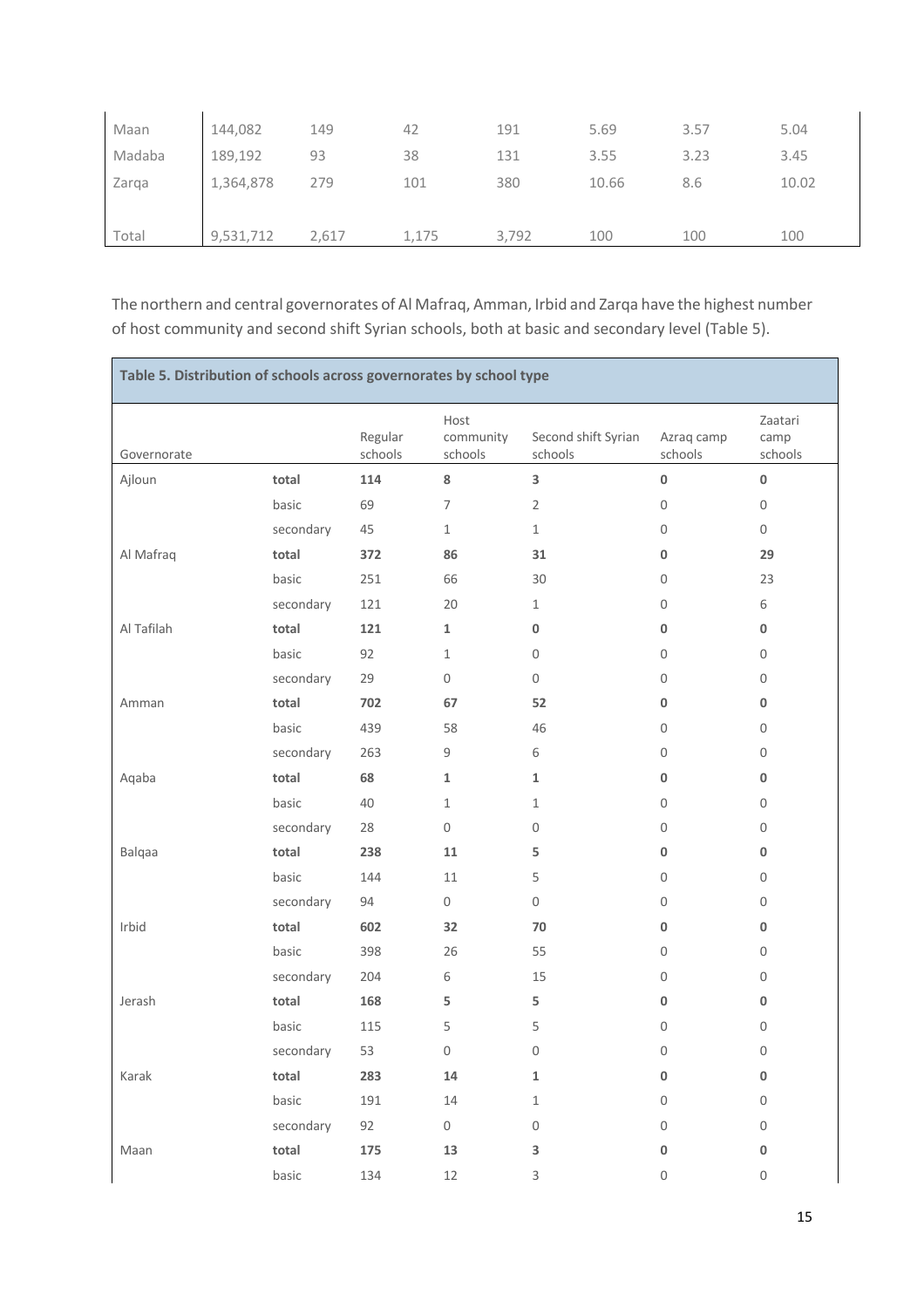|        | secondary | 41  |    | 0  | 0  | 0 |
|--------|-----------|-----|----|----|----|---|
| Madaba | total     | 125 |    | 4  | 0  | 0 |
|        | basic     | 87  |    | 4  | 0  | 0 |
|        | secondary | 38  | 0  | 0  | 0  | 0 |
| Zarga  | total     | 320 | 22 | 22 | 16 | 0 |
|        | basic     | 229 | 20 | 19 | 11 | 0 |
|        | secondary | 91  |    | 3  |    |   |

Second shift schools were much more likely to be in urban areas where higher concentrations of Syrians were found (Table 6). At the secondary level in particular, the rural-urban gap in provision is large for second shift schools. In regular and host community schools, however, the provision of basic and secondary schools was larger in rural areas, especially for secondary host community schools.

| Table 6. School type by urban or rural location |       |              |           |          |  |  |  |
|-------------------------------------------------|-------|--------------|-----------|----------|--|--|--|
|                                                 |       | <b>Basic</b> | Secondary |          |  |  |  |
| School Type                                     | rural | urban        | rural     | Urban    |  |  |  |
| Regular schools                                 | 1,203 | 986          | 558       | 541      |  |  |  |
| Host community schools                          | 126   | 97           | 26        | 13       |  |  |  |
| Second shift Syrian schools                     | 46    | 125          | 3         | 23       |  |  |  |
| Azrag camp schools                              | 4     | 7            | 4         | 1        |  |  |  |
| Zaatari camp schools                            | 23    | 0            | 6         | $\Omega$ |  |  |  |
|                                                 |       |              |           |          |  |  |  |
| Total                                           | 1,402 | 1,215        | 597       | 578      |  |  |  |

As aforementioned in the report, the limited supply of secondary schools for Syrian students may lead to reduced supply of school places, and potentially student dropout.<sup>13</sup> As Table 6 shows, the lower supply at secondary level is particularly pronounced in rural areas where there are much fewer Syrian second shift schools at the secondary level compared to urban areas. Meanwhile, this difference is not evidenced for regular schools. The lower supply of second shift secondary schools may be a consequence of lower population needs for Syrian second shift schools in rural environments, but it may also act as a limitation of access for students in rural locations.

# 1.3 AVERAGE DISTRIBUTION OF STUDENTS ACROSS GRADES BY GENDER AND SCHOOL TYPE

Figure 5: Average number of students across grades by school type

<sup>13</sup> World Bank (2017) International Bank for reconstruction and development programme appraisal document on a proposed loan in the amount of US \$200 million to the Hashemite Kingdom of Jordan for an education reform support programme- for-results. Retrieved from: http://documents.worldbank.org/curated/en/731311512702123714/pdf/Jordan-Educ-Reform-121282-JO-PAD-11142017.pdf. UNICEF (2018) My Needs, our Future: Baseline Study Report for Hajati Cash Transfer: (March 2018).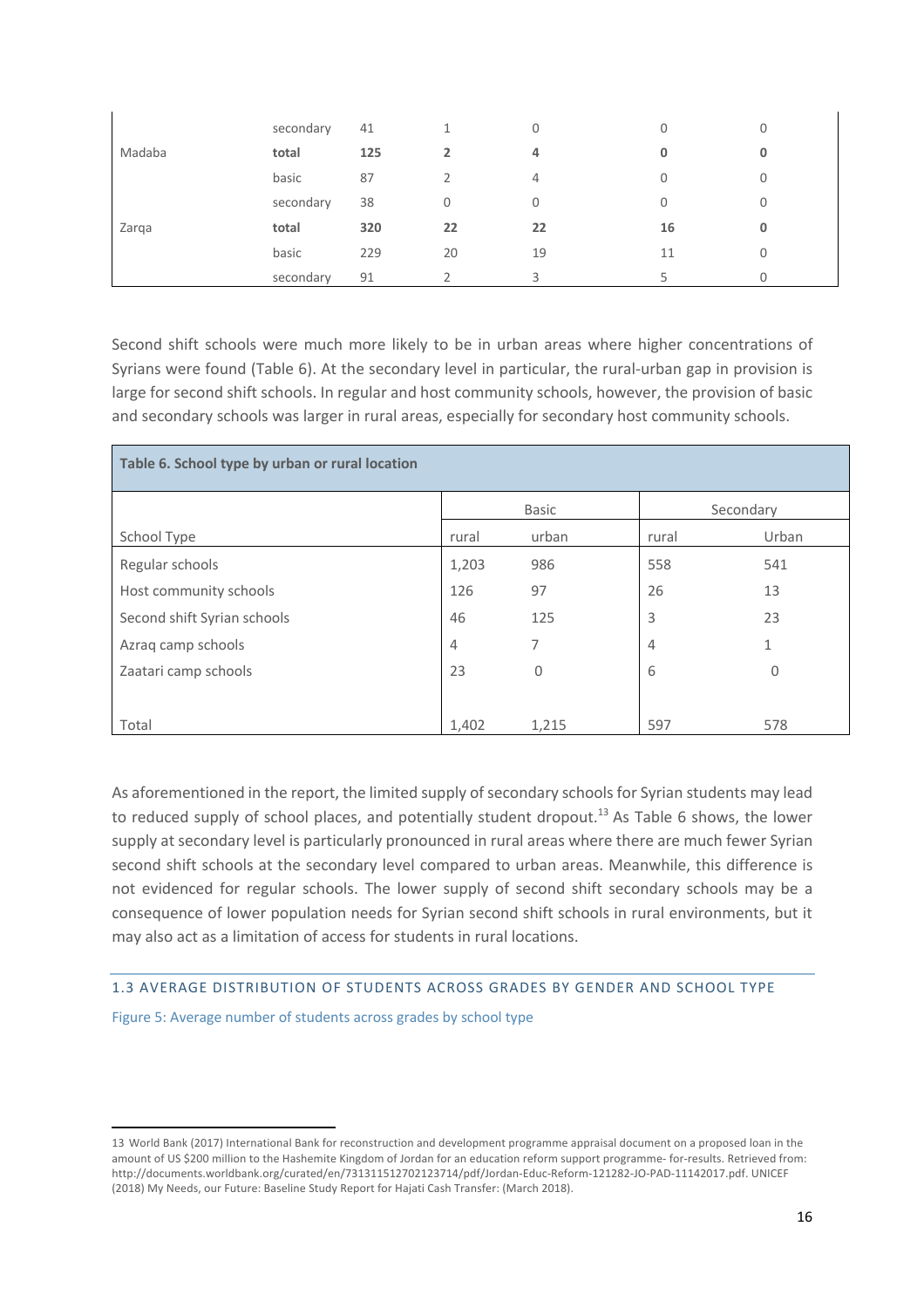

The average number of students in camp – particularly Azraq – and second shift schools is lower for grades 7 to 10 when compared to earlier grades. Meanwhile, the average number of students is slightly lower in host community schools, and is slightly higher in regular schools (Figure 5). The greater average number of students in higher grade levels (7-10) compared to lower grade levels (1-6) in regular schools may be a result of the movement of students from private to public schools in Jordan.<sup>14</sup>

The lower average number of students in grades 7 to 10 among Syrian students requires further examination. It is not clear from this snapshot of EMIS data whether this observed difference is due to a lower number of UNHCR registered Syrian children aged 12 to 17, both in and outside of camps in Jordan, or whether it is due to student dropout. Digging deeper into UNHCR data,<sup>15</sup> it is evident that there are more Syrian refugee children in Jordan aged 5-11 than aged 12-18; 45% and 28%, respectively. This may contribute to the difference in average number of students across the different grade levels.

 Tabazah, S. (2018). Mass Shift of Students from Private to Public Schools 'Great Strain' on System. 13th Sept. 2018. The Jordan Times. Retrieved from: https://jordantimes.com/news/local/mass-shift-students-private-public-schools-'great-strain'-system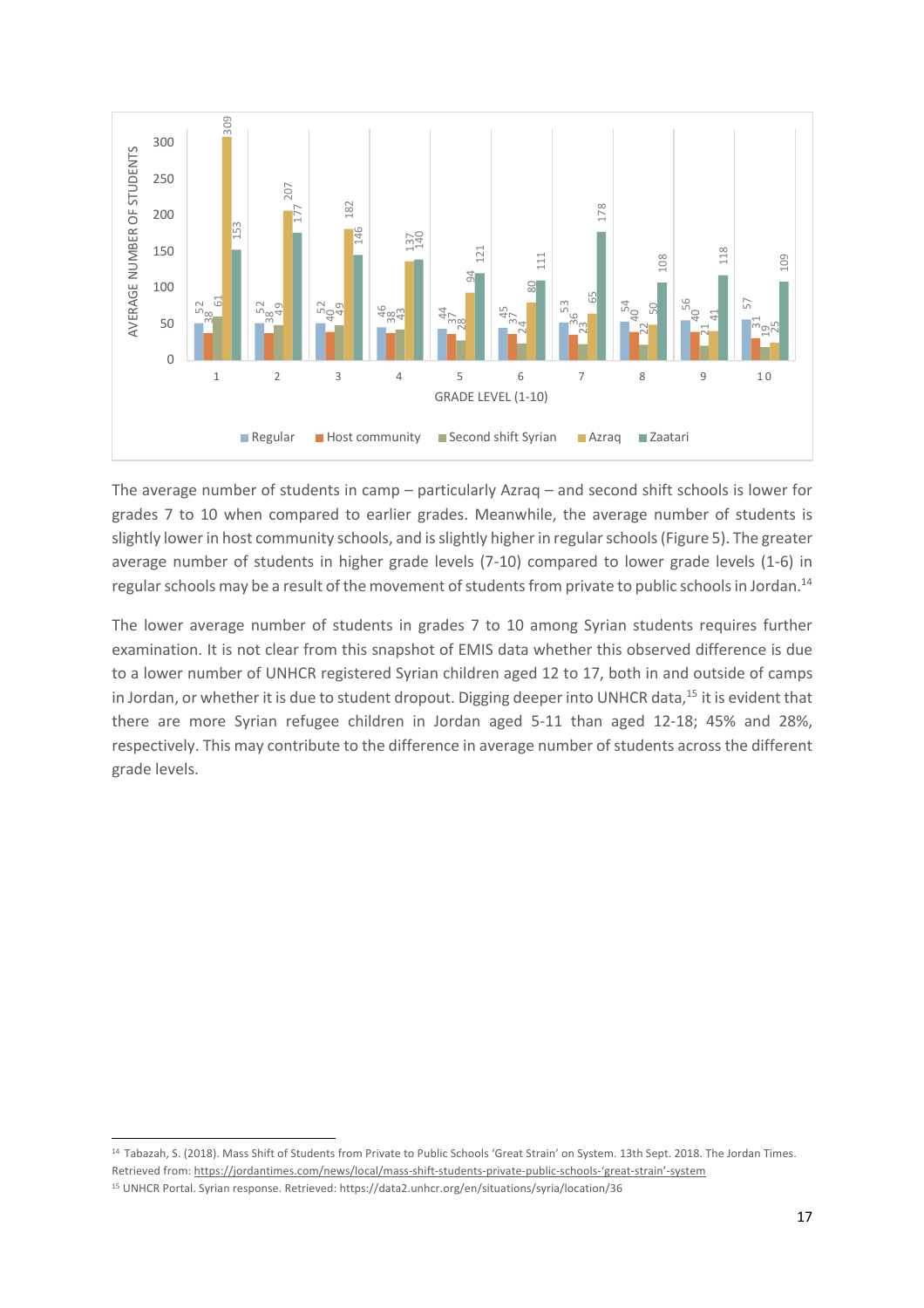# SECTION 2: ANALYSIS OF EARLY GRADE READING (EGRA) AND EARLY GRADE MATHEMATICS ASSESSMENT (EGMA)

# INTRODUCTION

This section of the report is based on the 2017/2018 EGRA and EGMA data from grades 2 and 3 students, provided by the Ministry of Education (MoE). This dataset has been merged with the school level (EMIS) data and so represents a sub-sample of the MoE schools in Jordan. The number of MoE schools in the EMIS data analysed above was 3,792 schools; 239 of which had EGRA/EGMA learning data for grades 2 and 3 students. The 239 schools were assumed to be representative of the grades 2 and 3 student population in MoE schools in Jordan. Importantly, the merged dataset allowed a comparison between learning outcomes by school types.

The total working sample was  $N = 4750$  students, 499 of these students attended non-regular schools (i.e., camp schools, second shift and host community schools), a student weighted average of 14.8% of the total sample) **16.** Of the three school types, 1% of grades 2 and 3 refugee students were in two camps. Seven percent of students were in second shift Syrian schools. More than 6% of the total students in grades 2 and 3 were in host community schools where there were both Syrian and Jordanian students.

# 2.1 LEARNING DIFFERENCES ACROSS SCHOOL TYPE AND GENDER

This section reviews the percentage of correct answers on the EGRA and EGMA tests by school type and gender. Figure 6 shows the breakdown of correct answers on both the EGRA and the EGMA tests, and Figure 7 shows the breakdown of correct answers on the EGRA and the EGMA by school type and gender.



# Figure 6: Proportion of correct answers on the EGRA/EGMA test by school type

<sup>&</sup>lt;sup>16</sup> All summary statistics are calculated using the sample student weights.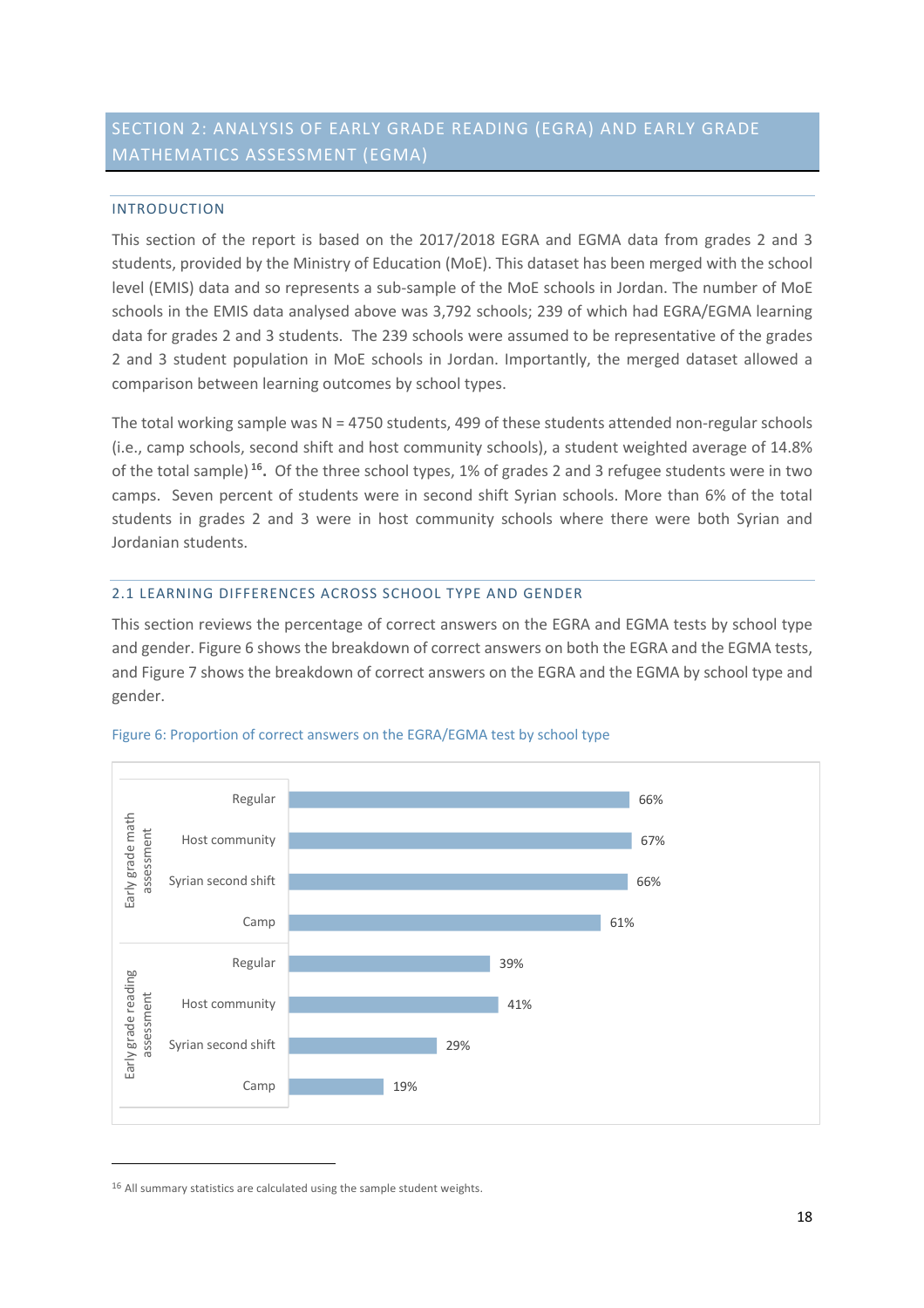# 2.2 COMPARISON OF EGRA AGAINST EGMA RESULTS

- Mean performance was higher on the EGMA than the EGRA across all school types. Students at regular and host community schools performed better on the EGRA than students at second shift and camp schools, but they were still well below their performance on the EGMA test.
- Students at host community schools, which has the smallest gap between the EGRA and EGMA among all school types, still scored 26 percentage points higher on their maths assessment than the reading assessment. Students at regular schools followed host community schools, with a gap of 27%.
- Second shift and camp schools had the greatest gap between scores on EGRA and EGMA, at 37% and 42% respectively. Camp schools were at an even greater disadvantage than other school types, as both the EGRA and EGMA average scores for camp schools fell well below that of other school types.

## 2.3 COMPARISON OF EGRA BY SCHOOL TYPE

- A comparison of data between school types showed that students at regular schools and host community schools scored the best on the EGRA test, despite the gap in relation to their respective performance on the EGMA. Students at second shift schools scored 10-12 percentage points fewer than students at regular and host community schools.
- The lowest performance was observed at camp schools where students scored 10 percentage points fewer than students at second shift schools, and 20-22 percentage points fewer than students in regular and host community schools.

# 2.4 COMPARISON OF EGMA BY SCHOOL TYPE

- A comparison of data between school types shows that there were marginal differences between regular, host community, second shift and camp schools on the EGMA. Nonetheless, the poorest performers on the EGMA were students in camp schools.
- Students at camp schools scored the lowest on the EGMA test, although the difference between camp schools and other school types on the EGMA is smaller than that observed on the EGRA. The next section highlights that the poor performance on the EGMA at camp schools may be in part due to lower test results among female students.

# 2.5 COMPARISON OF MALE AND FEMALE PERFORMANCE IN EGRA AND EGMA TESTS

- Across all school types, a marginal difference holds between male and female performance in maths (4 percentage points or fewer), except at camp schools where the mean of correct answers for female students was 18 percentage points lower than male students. The EGMA disparity in performance between male and female students in camp schools is noteworthy as it is not seen at other school types.
- In contrast, on the EGRA, there is more gender parity in second shift and camp schools than host community schools (Figure 7).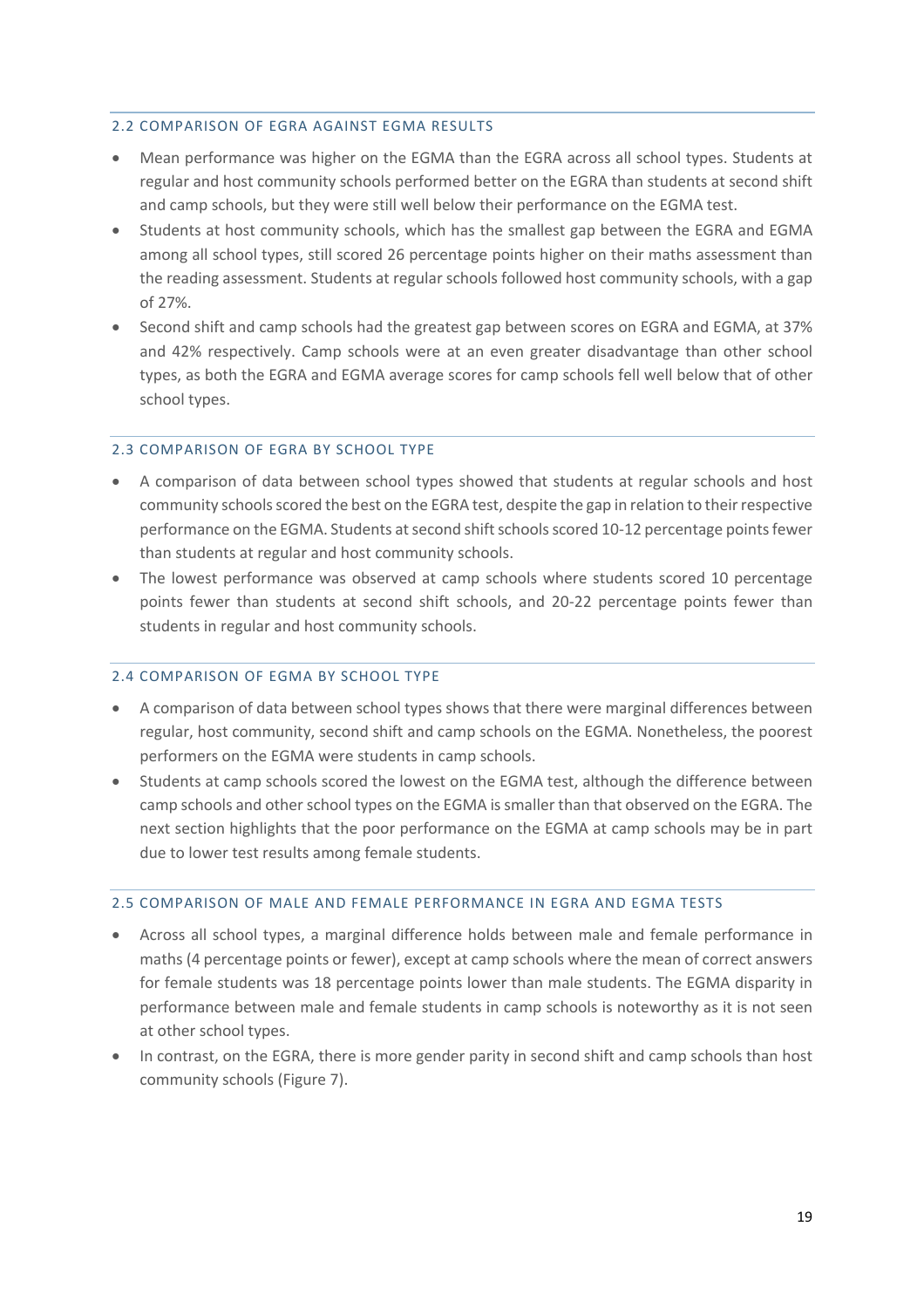

# Figure 7: Proportion of correct answers on the EGRA/EGMA by gender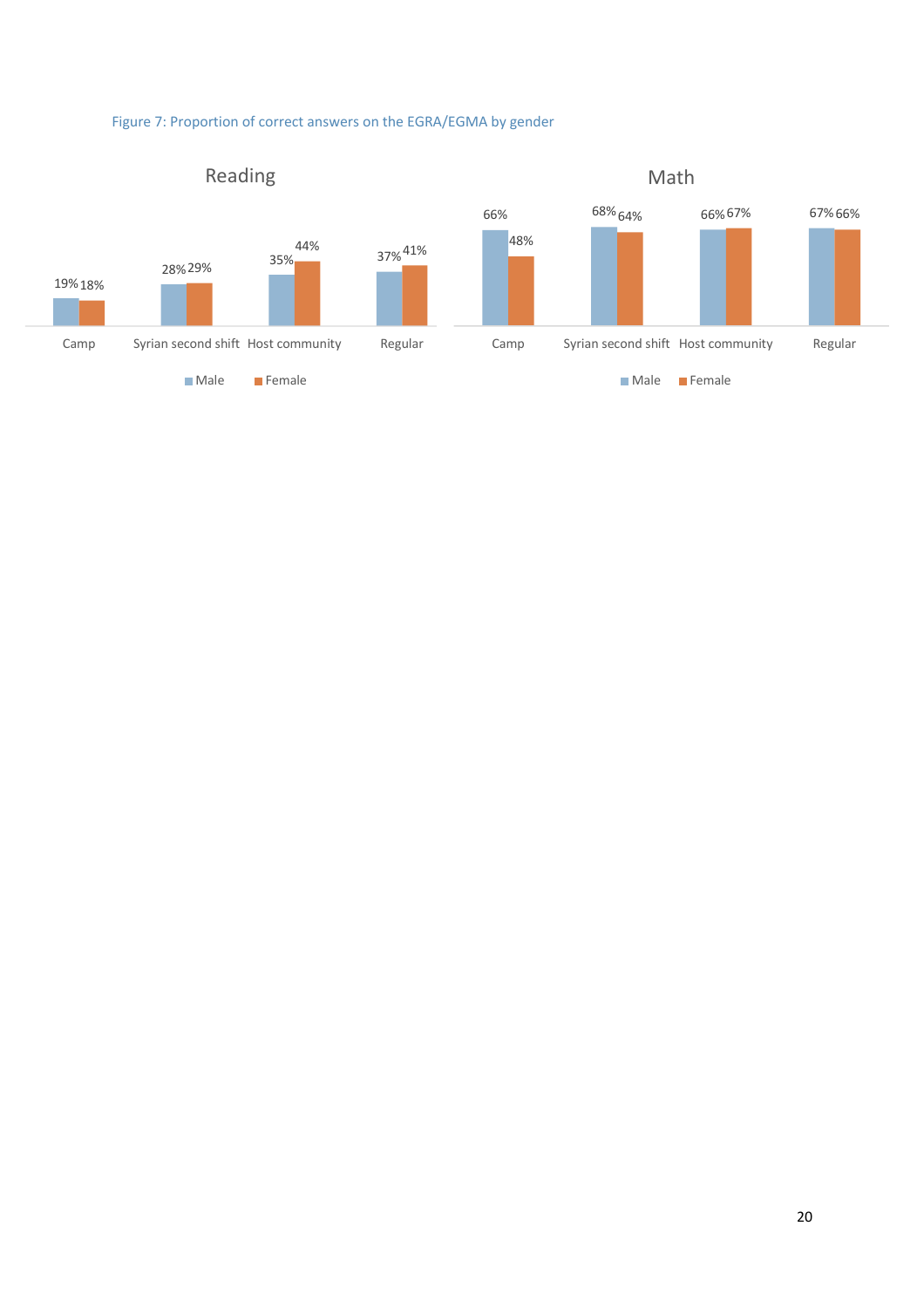## INTRODUCTION

The EGRA/EGMA dataset contained a wide array of student and family background information and information from questionnaires with teachers and school principals. In this section, differences in key variables by school type are presented. In particular, differences among students and family characteristics by school types are examined. The choice of variables relied on what are recognised as some of the common drivers of learning (i.e. preschool, rates of absenteeism, gender, parental input and wealth).

# 3.1 COMPARISON OF ABSENTEEISM AND GRADE REPETITION BY SCHOOL TYPE

Table 7 shows the mean values of absenteeism and grade repetition across the four school types. Based on average values for each school type, a comparison can be made in terms of whether there were specific disadvantages given by the context where learning takes place.

| Table 7. Absenteeism and grade repetition by school type |                    |                              |                                |              |  |  |  |  |
|----------------------------------------------------------|--------------------|------------------------------|--------------------------------|--------------|--|--|--|--|
|                                                          | Regular<br>schools | Host<br>community<br>schools | Second shift<br>Syrian schools | Camp schools |  |  |  |  |
| <b>Students</b>                                          |                    |                              |                                |              |  |  |  |  |
| Students absent - g2, proportion                         | 0.08               | 0.18                         | 0.16                           | 0.17         |  |  |  |  |
| Students absent - g3, proportion                         | 0.07               | 0.20                         | 0.12                           | 0.21         |  |  |  |  |
| Class repeaters, proportion                              | 0.03               | 0.01                         | 0.05                           | 0.05         |  |  |  |  |
| Class arriving late, proportion                          | 0.04               | 0.03                         | 0.04                           | 0.12         |  |  |  |  |

Note: (1) Absenteeism is measured by the proportion of students absent on the day of the interview in relation to the total number of students in the grade (questions 21 to 24 of school principal questionnaire).

A comparison of regular and host community schools against second shift and camp schools indicates that:

- Repetition was higher in camp and second shift schools (around 5%), and slightly lower in regular schools at 3%. Host community school students were the least likely to have repeated a grade, at 1%. While these differences may seem marginal, they may suggest that children in camp and second shift schools were more likely to struggle academically and be required to repeat grades.
- Reported absenteeism at camp, second shift and host-community schools was higher than that at regular schools. It would be useful to identify which students within host-community schools were more likely to be absent; the host community or refugee students.
- The above data could suggest higher rates of interrupted schooling, poorer attendance and a need for adequate remedial support in camp and second shift schools.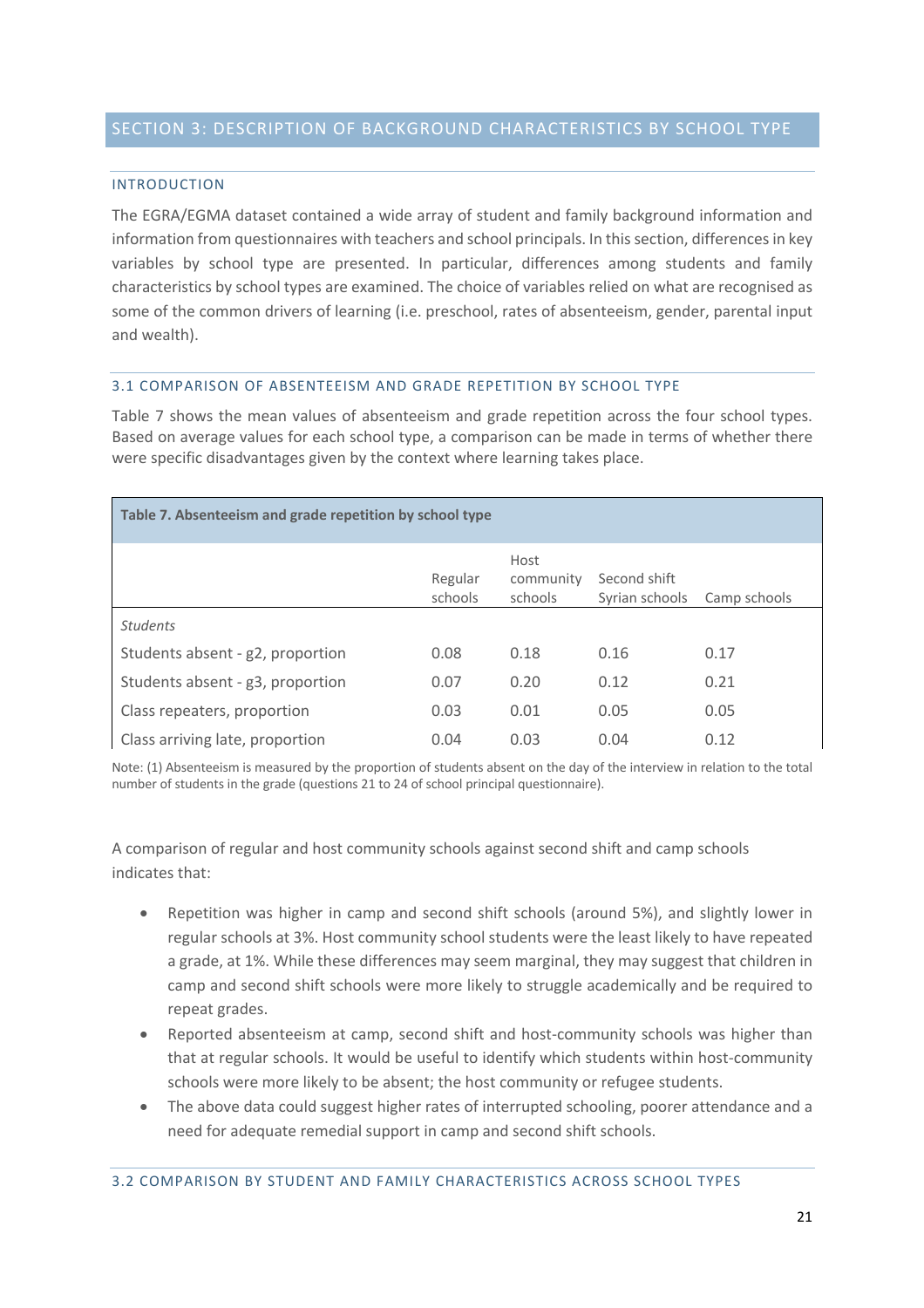Table 8 shows the mean values of key student and family characteristics for grades 2 and 3 students by school type. Family support is recognised as an important factor in children's learning<sup>17</sup>. The data was taken from student questionnaires in EGRA/EGMA. Based on these values, a comparison was made to highlight whether there were specific disadvantages for students attending different school types.

| Table 8. Student and family characteristics by school type |                    |                              |                                |              |
|------------------------------------------------------------|--------------------|------------------------------|--------------------------------|--------------|
|                                                            | Regular<br>schools | Host<br>community<br>schools | Second shift<br>Syrian schools | Camp schools |
| <b>Student</b>                                             |                    |                              |                                |              |
| Girl                                                       | 0.54               | 0.66                         | 0.60                           | 0.28         |
| $Age - grade 2$                                            | 7.74               | 7.85                         | 8.48                           | 8.81         |
| $Age - grade 3$                                            | 8.80               | 9.00                         | 9.51                           | 9.93         |
| Preschool attendance                                       | 0.86               | 0.68                         | 0.31                           | 0.43         |
| Family                                                     |                    |                              |                                |              |
| Mother can read                                            | 0.96               | 0.92                         | 0.92                           | 0.85         |
| Father can read                                            | 0.95               | 0.95                         | 0.94                           | 0.92         |
| Wealth index                                               | 0.09               | $-0.07$                      | $-0.47$                        | $-1.34$      |
| Wealth poor $(=Q1)$                                        | 0.20               | 0.31                         | 0.54                           | 0.96         |

Notes for Table 10: (1) Results were based on grades 2 and 3 pooled sample. (2) Help with reading or homework were based on the student's questionnaire (question number 14 and 15): "Does someone at home help you with your homework when you need it?", "During the week, does someone at home read to you? If yes, how often?".

The comparison across school types indicates that:

- **Gender:** Camp schools had the lowest proportion of female students in grades 2 and 3.
- **Age:** Students in camp and second shift schools were older, on average, than students in regular and host community schools across grades 2 and 3.
- **Preschool:** Students in regular and host community schools were more likely to report attending pre-school than second shift and camp school students. Reports of attendance in regular and host community schools range are 86% and 68% respectively. Attendance among Syrian students in camp schools is 25 percentage points fewer than students in host community schools and 43 percentage points fewer than regular schools. Students in second shift schools had the lowest reported percentages of pre-school attendance.
- **Wealth:** Students from camp schools were more likely to come from disadvantaged backgrounds as shown by the lowest negative wealth index. Indeed, while 20% and 31% of students from regular and host community schools were categorized within the lowest quartile of the wealth index, students from second shift and camp schools were much more likely to be in the lowest wealth quartile (at 54% and 96%, respectively).

<sup>17</sup> Graham, H. R., Minhas, R. S., and Paxton, G. (2016). Learning problems in children of refugee background: A systematic review.Pediatrics, 137 (6): 1-15. DCSF (2008)*The Impact of parental Involvement on Children's Education*, 7978-DCSF-Parental Involvement.indd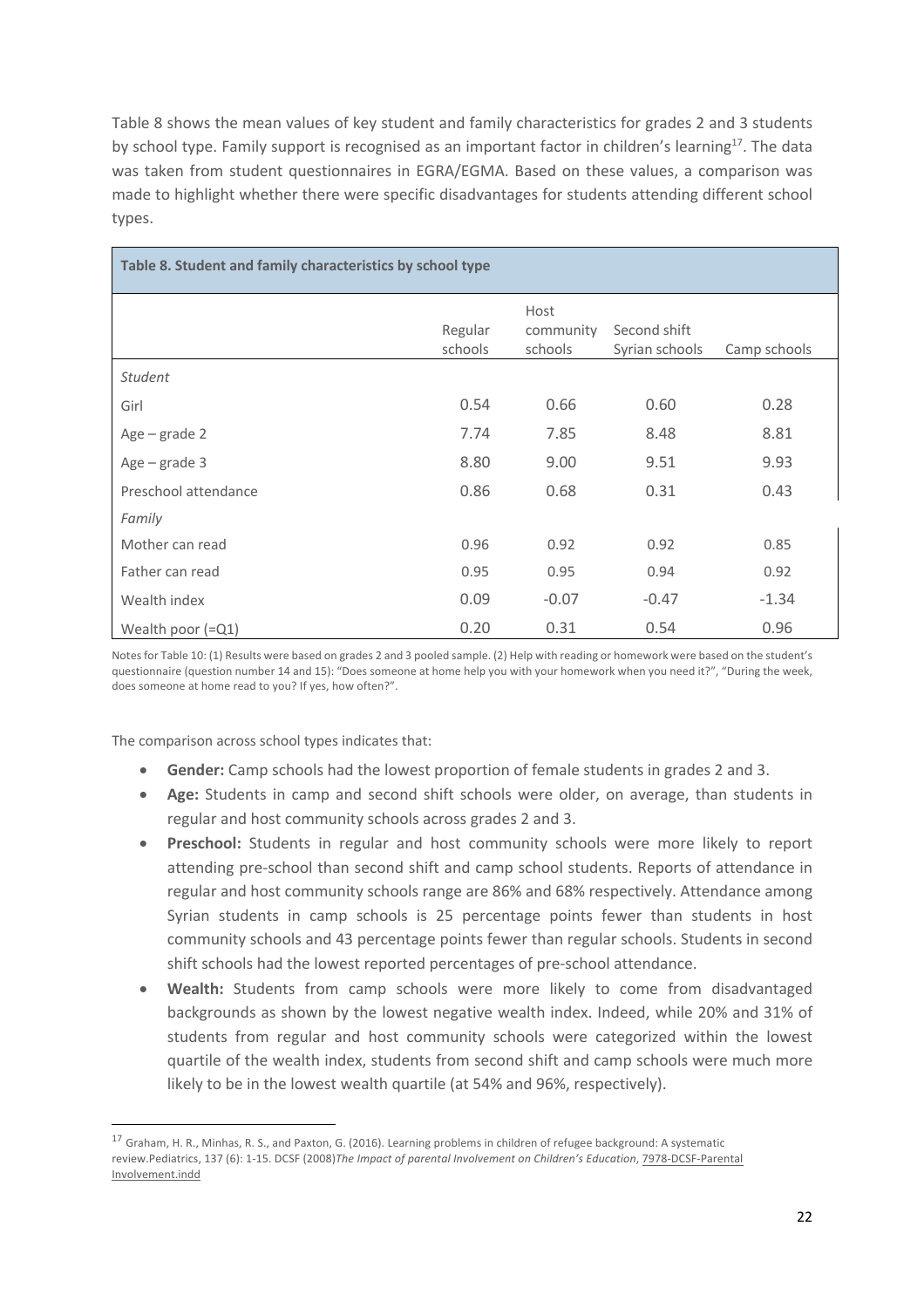• **Parental literacy:** parental literacy rates were high and homogenous across the different school types.

In summary, a comparison of *student characteristics* between school types suggests two distinct groups – students in regular schools were growing up with more resources in the early years, followed quite closely by students in host community schools. The most disadvantaged students were those in camp schools. The next section looks at activities related to reading in school environments.

# 3.3 COMPARISON OF READING ACTIVITIES BY SCHOOL AND FAMILY CHARACTERSTICS

The EGRA results highlight a greater gap in reading across school types than is observed for math. In light of these findings this section disaggregated the findings on reading in both home environments and school environments.



Figure 8. Percentage of students who reported receiving support with reading and homework (from someone at home), by school type

# Notes: (1) Results were based on grades 2 and 3 pooled samples from the student's questionnaire.

A comparison of family support with reading and homework across all school types indicates that:

- Students across all school types reported that they received support from their parents with homework, ranging from 74% to 79% across all school types (Figure 8). High levels of parental involvement in homework suggest that families offer support to students as it relates to completing educational activities set by schools, and are investing time toward their children's education.
- Activities related to cultivating reading skills, such as someone reading to the child at home, were lower across all school types when compared to help with homework. This was particularly prominent at camp schools.
- The home environment is an important setting for the acquisition of literacy skills, particularly if students are receiving less support for reading in school environments, as appears to be the case Syrian second shift and camp schools (Figure 9).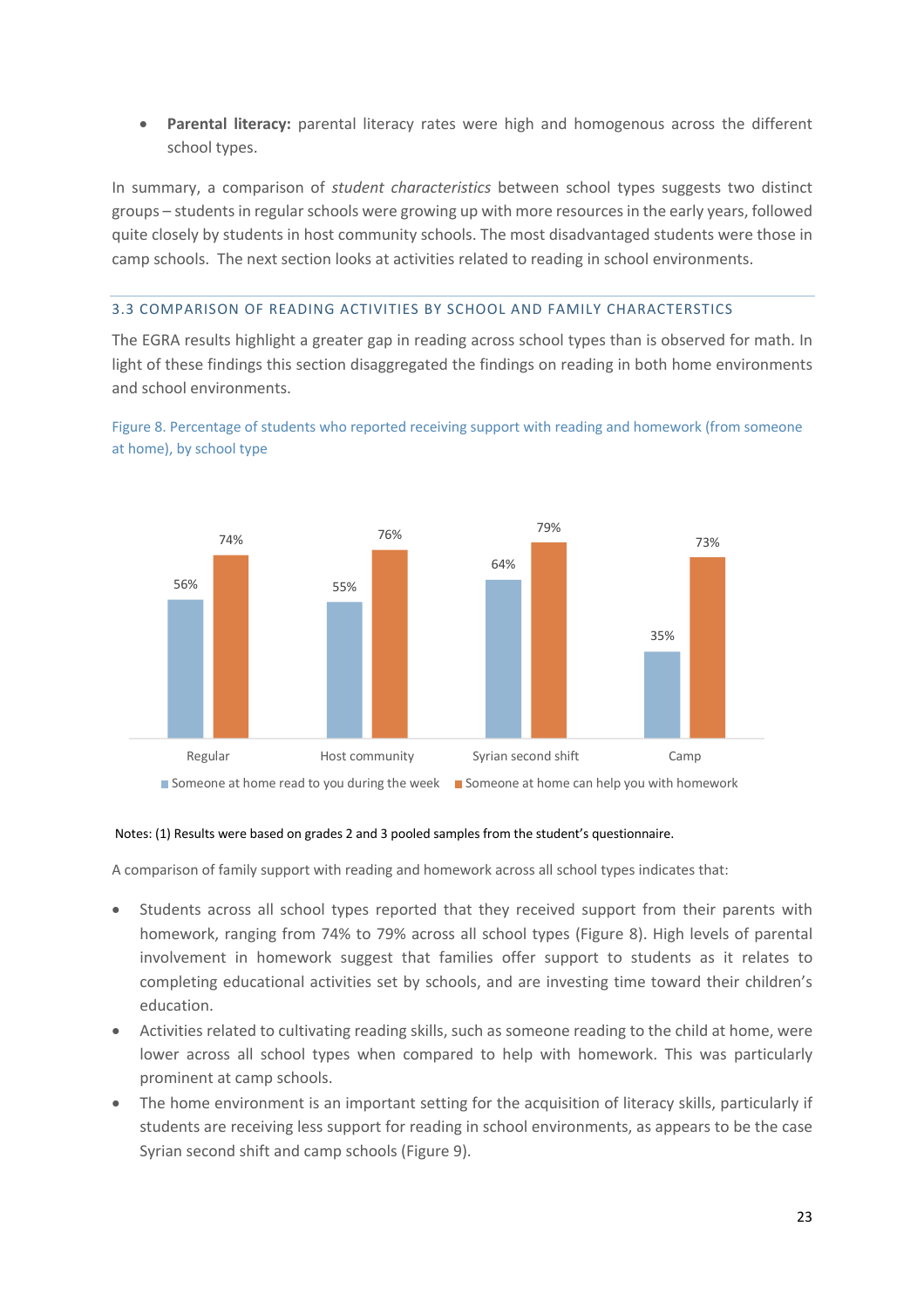

Figure 9: Percentage of students who reported carrying out these activities at school, by school type

Notes: (1) Results were based on grades 2 and 3 pooled samples from the student's questionnaire.

## 3.4 COMPARISON OF SCHOOL CHARACTERISTICS AND READING BY SCHOOL TYPE

- Students in regular and host community schools were most likely to report having time to read books in the classroom or at the school library with a marginal difference between the two school types.
- Students in second shift schools were less likely to report having time to read books in the library than students in regular schools (by 30%) and host community schools (by 33%).
- Students at regular and host community schools were more likely to report being able to borrow books from the library, when compared to students at second shift or camp schools.
- Students at second shift schools were more likely to report being able to borrow books from the library at higher percentages than students at camp schools. However, reports of borrowing books were well below those of regular and host community school students.

Data on family and school support indicate that students in camp and second shift schools were less likely to receive as much support as students in host community and regular schools in developing their reading skills outside of the classroom setting. The opportunities to read are therefore limited for students in the early years at these school types.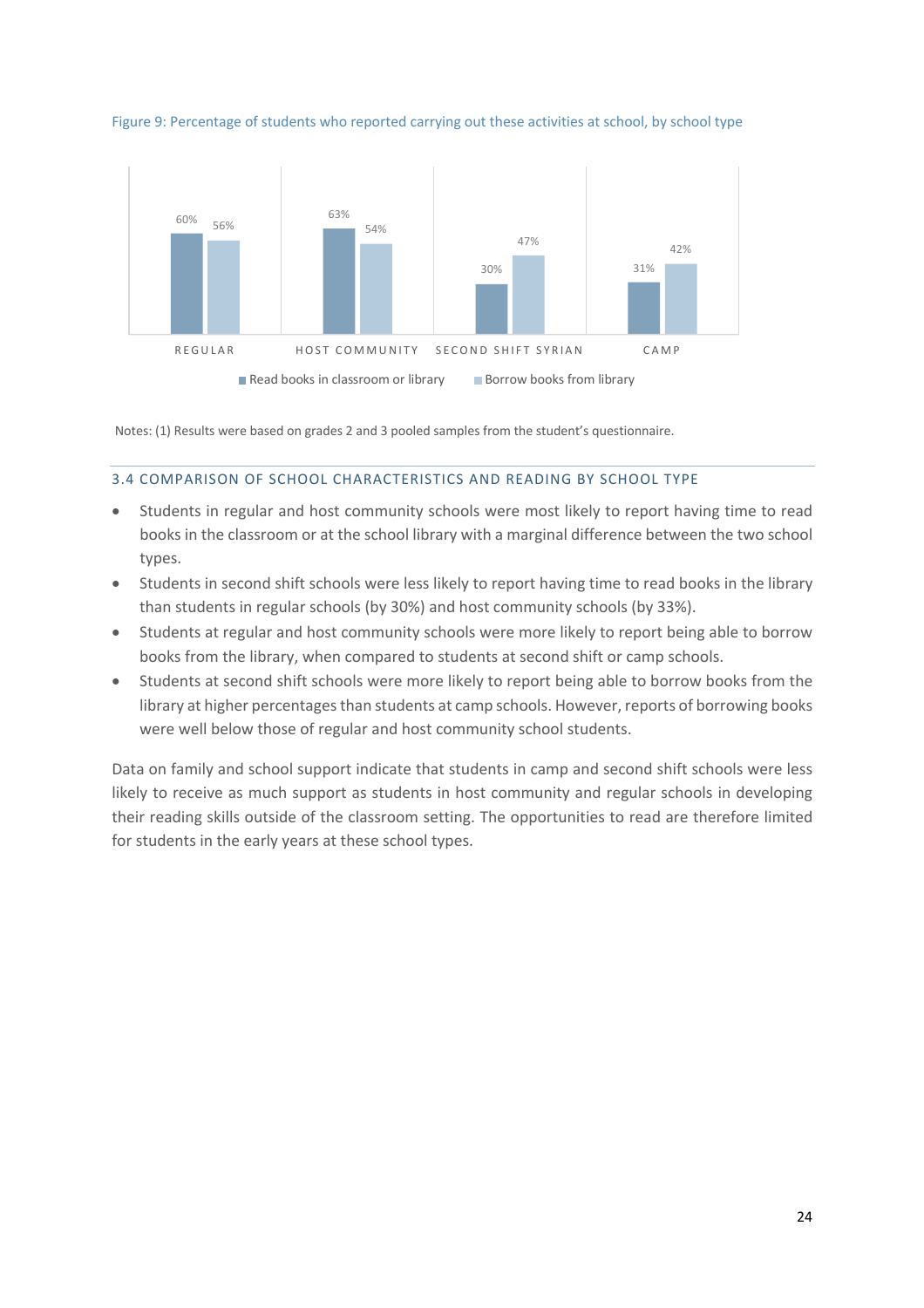# SUMMARY OF FINDING AND CHALLENGES

This report analysed data from the education management information systems (EMIS) and student performance as measured by the EGRA/EGMA dataset. Analysis of both datasets finds that students in second shift and camp schools face multifaceted challenges to learning in comparison to students at regular and host community schools. The data determined that students were faced with the greatest disparities in individual and school characteristics at second shift and camp schools. Factors such as starting school at a later age, not attending preschool, and higher rates of absenteeism among students in camp and second shift school are examples of learning disparities. These findings are in line with the broader research on displacement related challenges to education for refugees. The EMIS data indicates reduced supply of secondary school places at Syrian second shift schools which could impact Syrian students' opportunities to continue with their studies.

The EGRA/EGMA data on test performance indicates that students across all school types performed better on the maths assessment than on the reading assessment. A comparison of data between school types showed that students at regular schools and host community schools score the best on the EGRA test, and students at second shift schools scored 10-12 percentage points fewer than students at regular and host community schools. The lowest performance was observed at camp schools where students scored 10 percentage points fewer than students at second shift schools, and 20-22 percentage points fewer than students in regular and host community schools. Students at camp schools performed the most poorly in the reading assessment when compared to students at other school types. On the maths assessment there were only marginal differences between school types except camp schools. The data on the EGMA test also indicates that females and males scored similarly in maths except at camp schools.

The data on family characteristics still tells a hopeful story of refugee family support. Students at second shift and camp schools reported high levels of assistance with homework from their families. However, reported family support for activities related to reading was lower at camp schools than that reported at other school types. This may indicate a discrepancy between parental support for education and parental support for cultivating reading skills.

# DATA GAPS AND CHALLENGES

The largest gap in this analysis is due to the absence of data on non-formal education. There is no information in the EMIS data set provided on these programs, or how these programs have potentially transitioned students into formal schooling in Jordan. This data would have been helpful in contextualising findings, particularly as they relate to gaps in learning and performance. In the absence of this data it has not been possible to provide an analysis of this school type. Additionally, it was not possible to locate quantitative data on over-aged students which would have been useful in identifying where schooling may have been interrupted in the student experience. Lastly, as previously stated in this report, the sample size of the EGRA and EGMA data was not large enough to enable a comparison between schools in Azraq and Zaatari camps.

The following data would enable a more comprehensive picture of the *learning landscape* for Syrian students in Jordan:

• Data tracking specific student enrolment per school type, to understand whether there is an issue of drop-out.